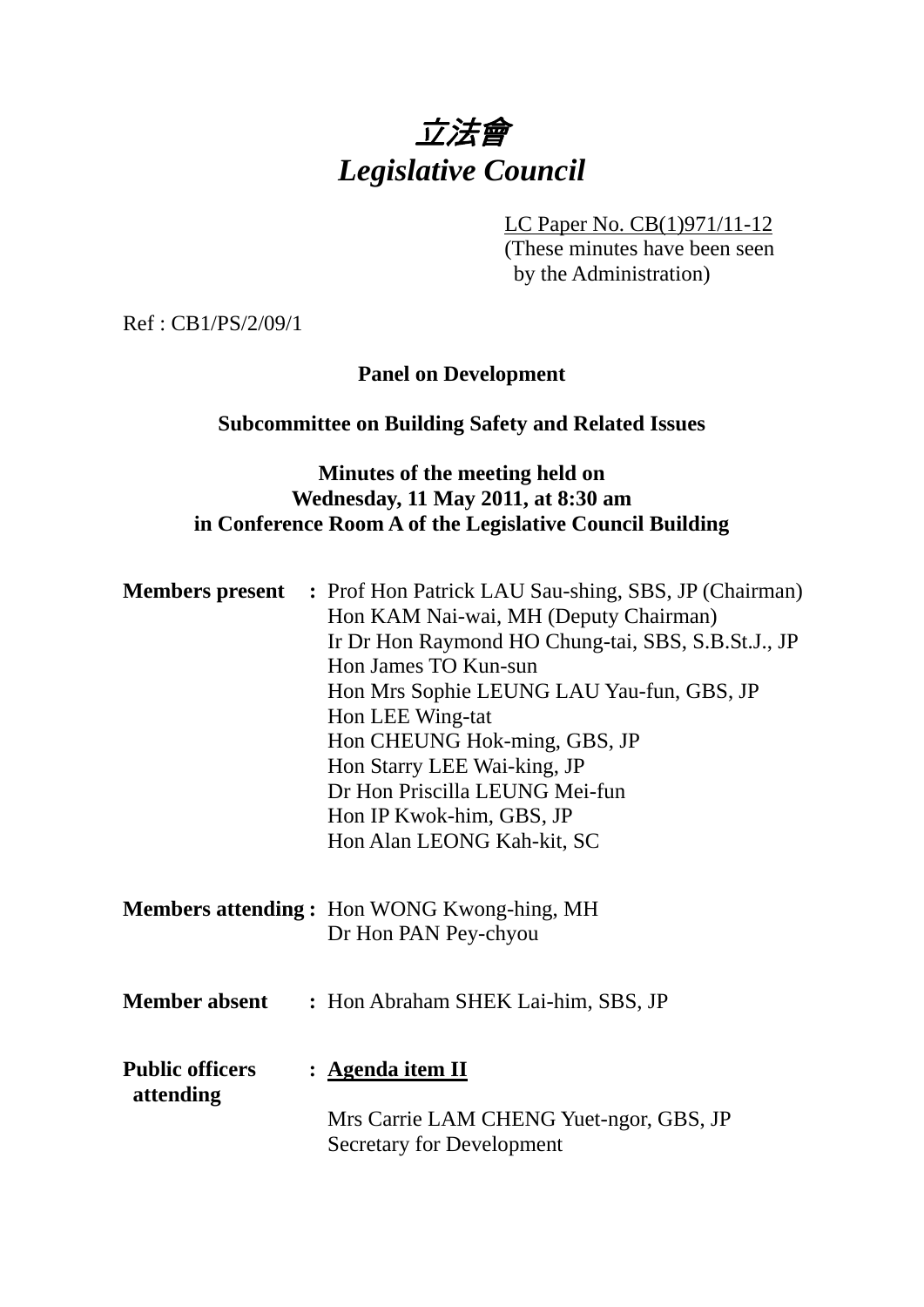Mr Edward TO Wing-hang Principal Assistant Secretary for Development (Planning and Lands)3

Mr AU Choi-kai Director of Buildings

Mr LAM Siu-tong Deputy Director of Buildings

#### **Agenda item III**

Mrs Carrie LAM CHENG Yuet-ngor, GBS, JP Secretary for Development

Mr Edward TO Wing-hang Principal Assistant Secretary for Development (Planning and Lands)3

Mr AU Choi-kai Director of Buildings

Mr Paul PANG Tat-choi Assistant Director/Existing Buildings 1 Buildings Department

Mr Jacky IP Kam-shing Director (Property Management) Hong Kong Housing Society

Mr Stephen LAM Wai-nang Director (Works and Contracts) Urban Renewal Authority

| <b>Clerk in attendance:</b> Ms Connie SZETO |                              |
|---------------------------------------------|------------------------------|
|                                             | Chief Council Secretary (1)4 |

|  | <b>Staff in attendance : Mr Simon CHEUNG</b> |
|--|----------------------------------------------|
|  | Senior Council Secretary (1)9                |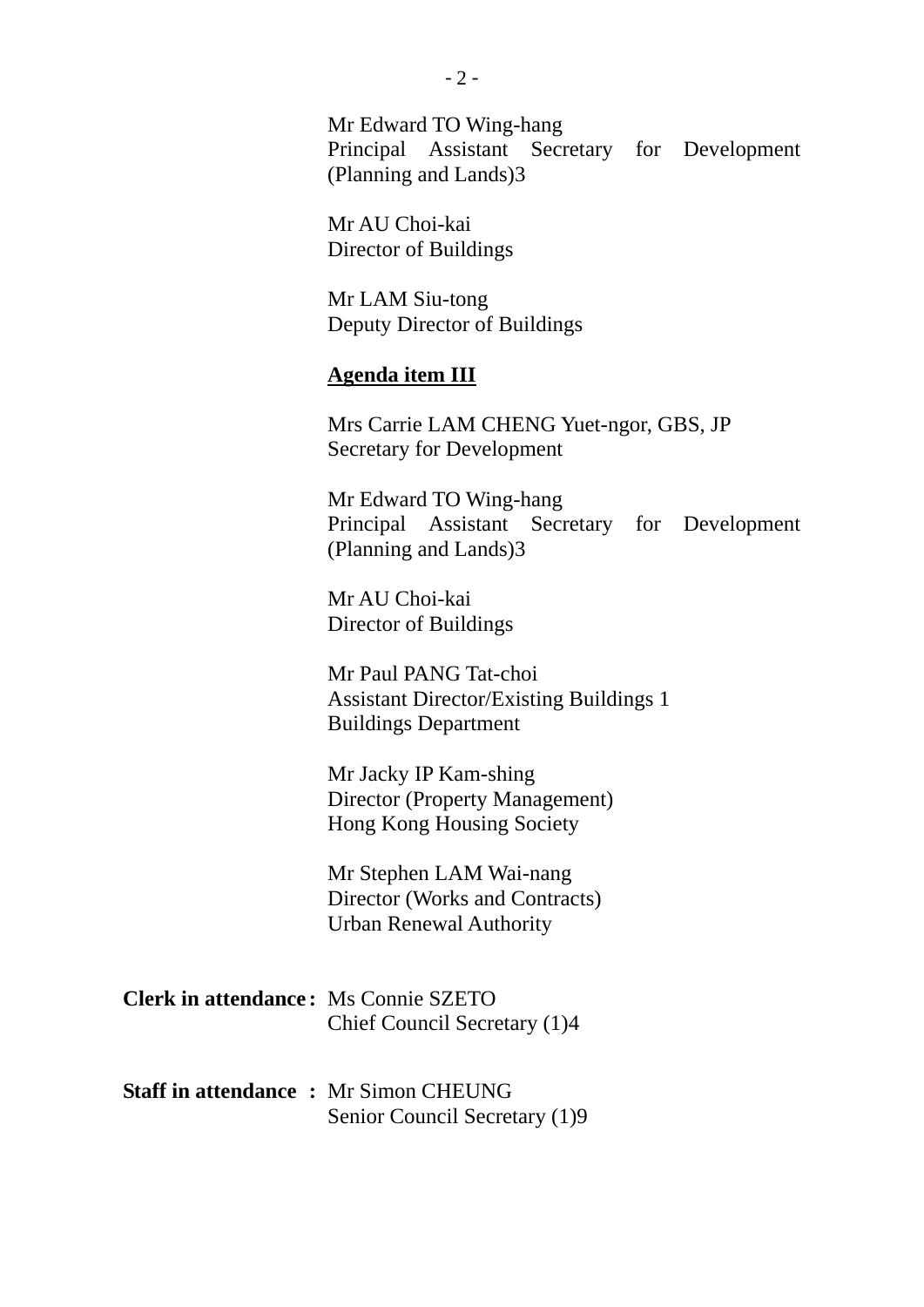## Ms Christina SHIU Legislative Assistant (1)4

#### Action

#### **I Confirmation of minutes** LC Paper No.  $CB(1)1949/10-11$  -- Minutes of meeting on 13 January 2011)

The minutes of the meeting held on 13 January 2011 were confirmed.

#### **II Re-organization of Buildings Department for implementation of package of measures to enhance building safety**

 $(LC$  Paper No.  $CB(1)2087/10-11(01)$  -- Administration's paper on re-organization of Buildings Department for implementation of package of measures to enhance building safety)

2. The Subcommittee was briefed by the Administration on the proposed re-organization of the Buildings Department ("BD") which would take effect from 1 July 2011 to implement the Administration's new package of measures to enhance building safety in Hong Kong (members deliberated index of proceedings at the **Appendix**). Upon member's request, the Administration agreed to provide the following information --

- (a) details of the 176 non-directorate civil service posts in BD to be created in 2011-2012 and the relevant resources involved; and
- (b) details of the contract staff to be engaged by BD and procurement of consultancy services to be arranged to ensure proper implementation of the new measures.

(*Post-meeting note*: The required information was circulated to members vide LC Paper No. CB(1)2348/10-11(01) on 31 May 2011.)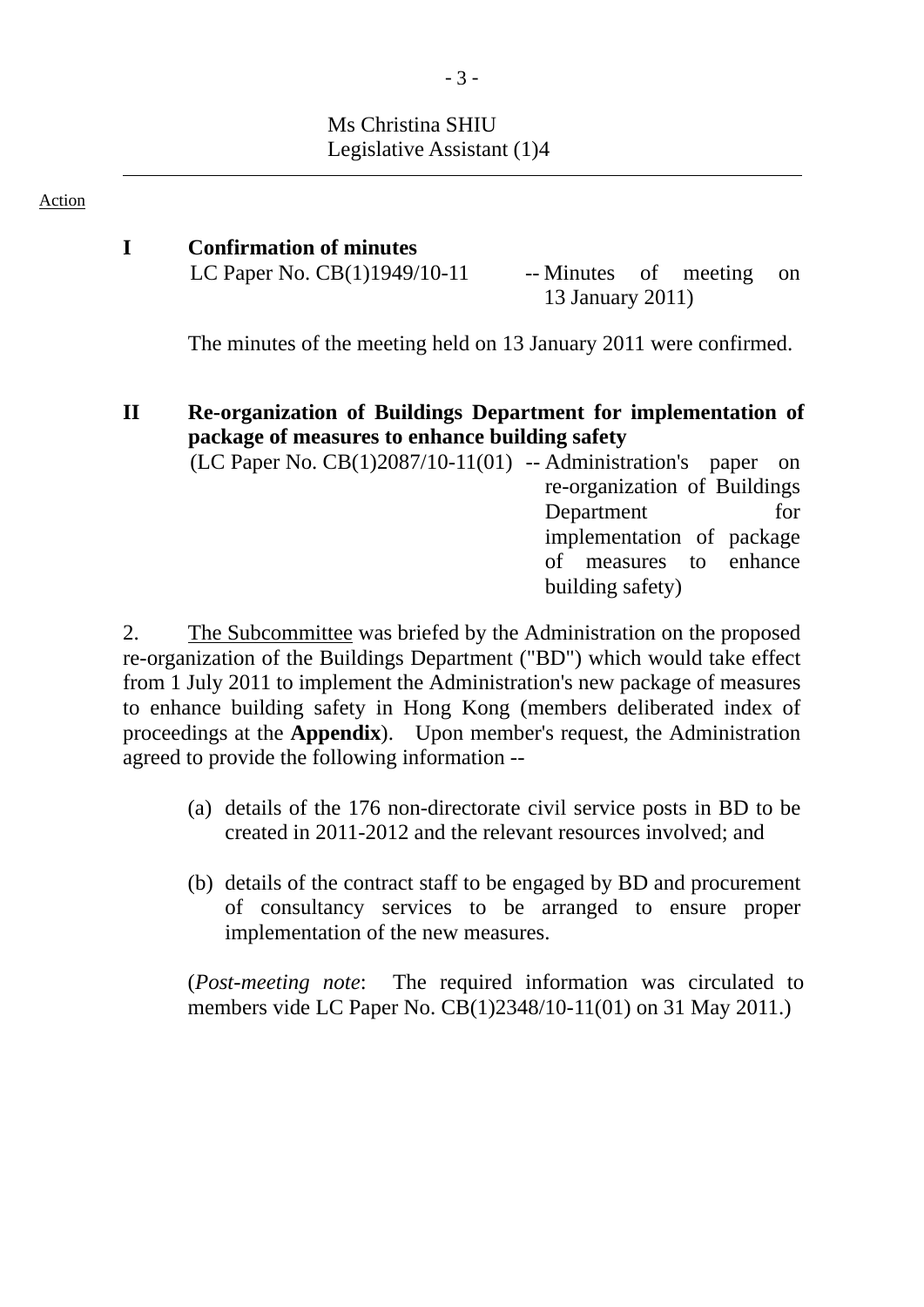**III Consolidation of financial assistance schemes for building maintenance and repair**  (LC Paper No.  $CB(1)2087/10-11(02)$  -- Administration's paper on

consolidation of financial assistance schemes for building maintenance and repair)

3. The Subcommittee was briefed by the Administration on the proposal to consolidate the various financial assistance schemes for building maintenance and repair (members deliberated index of proceedings at the **Appendix**). At the request of members, the Hong Kong Housing Society ("HKHS") undertook to provide the following information with regard to rateable value as part of the eligibility criteria for financial assistance under the Integrated Building Maintenance Assistance Scheme --

- (a) the frequency for conducting reviews on the rateable value by HKHS; and
- (b) when the last review was undertaken and the level of adjustment on the rateable value.

(*Post-meeting note*: The required information was circulated to members vide LC Paper No. CB(1)2348/10-11(01) on 31 May 2011.)

#### **IV Any other business**

Date of next meeting

- 4. Members would be informed of the date of next meeting.
- 5. There being no other business, the meeting ended at 10:09 am.

Council Business Division 1 Legislative Council Secretariat 1 February 2012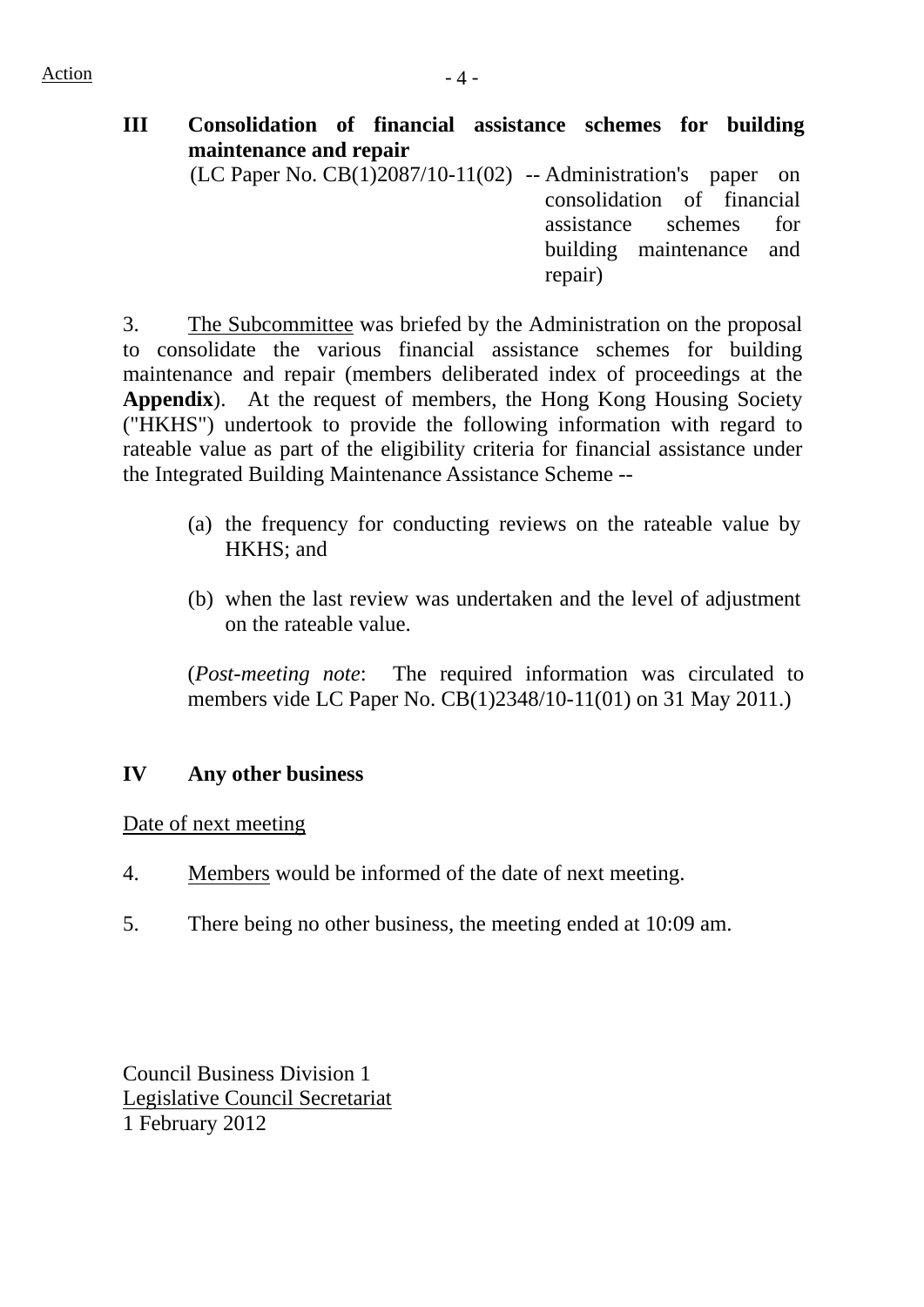# **Panel on Development**

# **Subcommittee on Building Safety and Related Issues**

## **Proceedings of the meeting on Wednesday, 11 May 2011, at 8:30 am in Conference Room A of the Legislative Council Building**

| <b>Time</b>                   | <b>Speaker</b>              | Subject(s)                                                                                                                                                                                                                                                                                                                                                                                        | <b>Action</b>   |
|-------------------------------|-----------------------------|---------------------------------------------------------------------------------------------------------------------------------------------------------------------------------------------------------------------------------------------------------------------------------------------------------------------------------------------------------------------------------------------------|-----------------|
| <b>Marker</b>                 |                             |                                                                                                                                                                                                                                                                                                                                                                                                   | <b>Required</b> |
| $000001 -$ Chairman<br>000429 |                             | Confirmation of minutes of the last<br>meeting                                                                                                                                                                                                                                                                                                                                                    |                 |
| 001006                        | $000430 -  $ Administration | The Administration's briefing on the<br>proposed re-organization of BD as<br>follows --                                                                                                                                                                                                                                                                                                           |                 |
|                               |                             | (a) as announced by the Chief<br>Executive in his 2010-2011<br>Policy Address, the Government<br>would adopt a multi-pronged<br>approach covering legislation,<br>enforcement,<br>support<br>and<br>assistance to building owners as<br>well as publicity and public<br>education to enhance building<br>safety;                                                                                  |                 |
|                               |                             | (b) As the Buildings Department<br>("BD") was responsible for the<br>enforcement of the Buildings<br>Ordinance ("BO"), it<br>was<br>necessary to strengthen<br>and<br>rationalize<br>the<br>existing<br>directorate establishment and<br>streamline its overall structure<br>for implementing the new<br>package of measures to enhance<br>building safety ("the<br>new<br>package of measures"); |                 |
|                               |                             | (c) major initiatives under the new<br>package of measures included<br>implementation of the Minor<br><b>Works</b><br>Control<br>System                                                                                                                                                                                                                                                           |                 |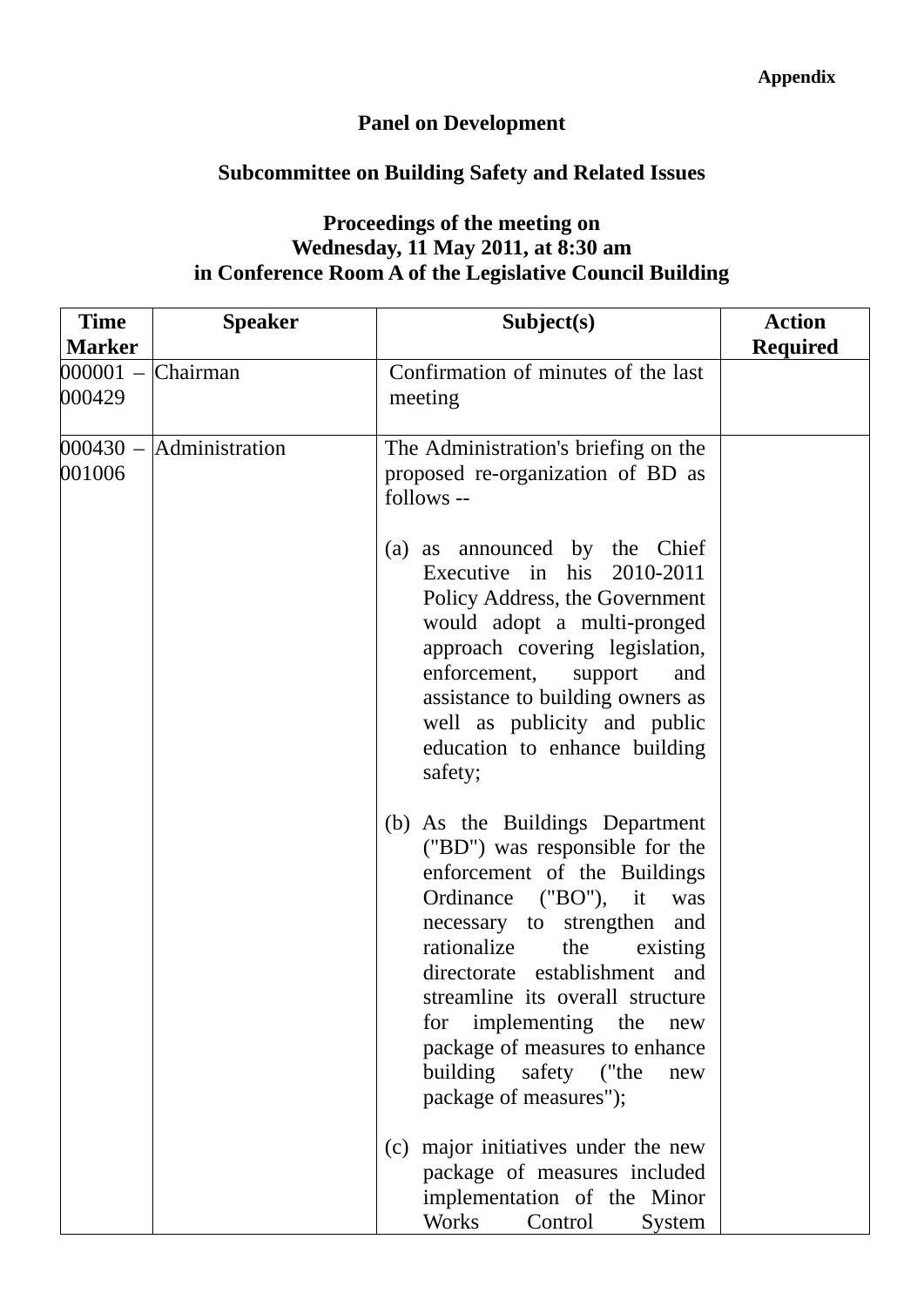| <b>Time</b>   | <b>Speaker</b> | Subject(s)                                                                                                                                                                                                                                                                                                                                                                                                                                                                       | <b>Action</b>   |
|---------------|----------------|----------------------------------------------------------------------------------------------------------------------------------------------------------------------------------------------------------------------------------------------------------------------------------------------------------------------------------------------------------------------------------------------------------------------------------------------------------------------------------|-----------------|
| <b>Marker</b> |                |                                                                                                                                                                                                                                                                                                                                                                                                                                                                                  | <b>Required</b> |
|               |                | ("MWCS"),<br>Mandatory<br>Building Inspection<br>Scheme<br>("MBIS")<br>and<br>Mandatory<br>Window Inspection Scheme<br>$("MWIS");$ extending<br>the<br>coverage of<br>actionable<br>unauthorized building works<br>("UBWs"), organization<br>of<br>large-scale operations against<br><b>UBWs</b><br>and<br>dilapidated<br>buildings, introducing<br>the<br>Signboard Control<br>System<br>("SCS")<br>and<br>mounting<br>large-scale publicity and public<br>education programme; |                 |
|               |                | (d) to cope with the increased<br>workload in BD, apart from<br>directorate<br>staff,<br>the<br>Administration would create<br>176 non-directorate civil service<br>posts in the department in<br>making<br>2011-2012,<br>a<br>substantial increase of 18% in<br>its establishment;                                                                                                                                                                                              |                 |
|               |                | (e) a new "Building Coordinators"<br>approach would be adopted to<br>meet the aspirations of Owners'<br>Corporations<br>(°OCs")<br>and<br>building owners under which a<br>single section within BD would<br>be assigned to handle general<br>building safety problems for the<br>same building;                                                                                                                                                                                 |                 |
|               |                | (f) the Secretary for Development<br>had met with some 150 BD staff<br>to discuss issues related to the<br>new building safety initiatives<br>the<br>proposed<br>and<br>re-organization of BD; and                                                                                                                                                                                                                                                                               |                 |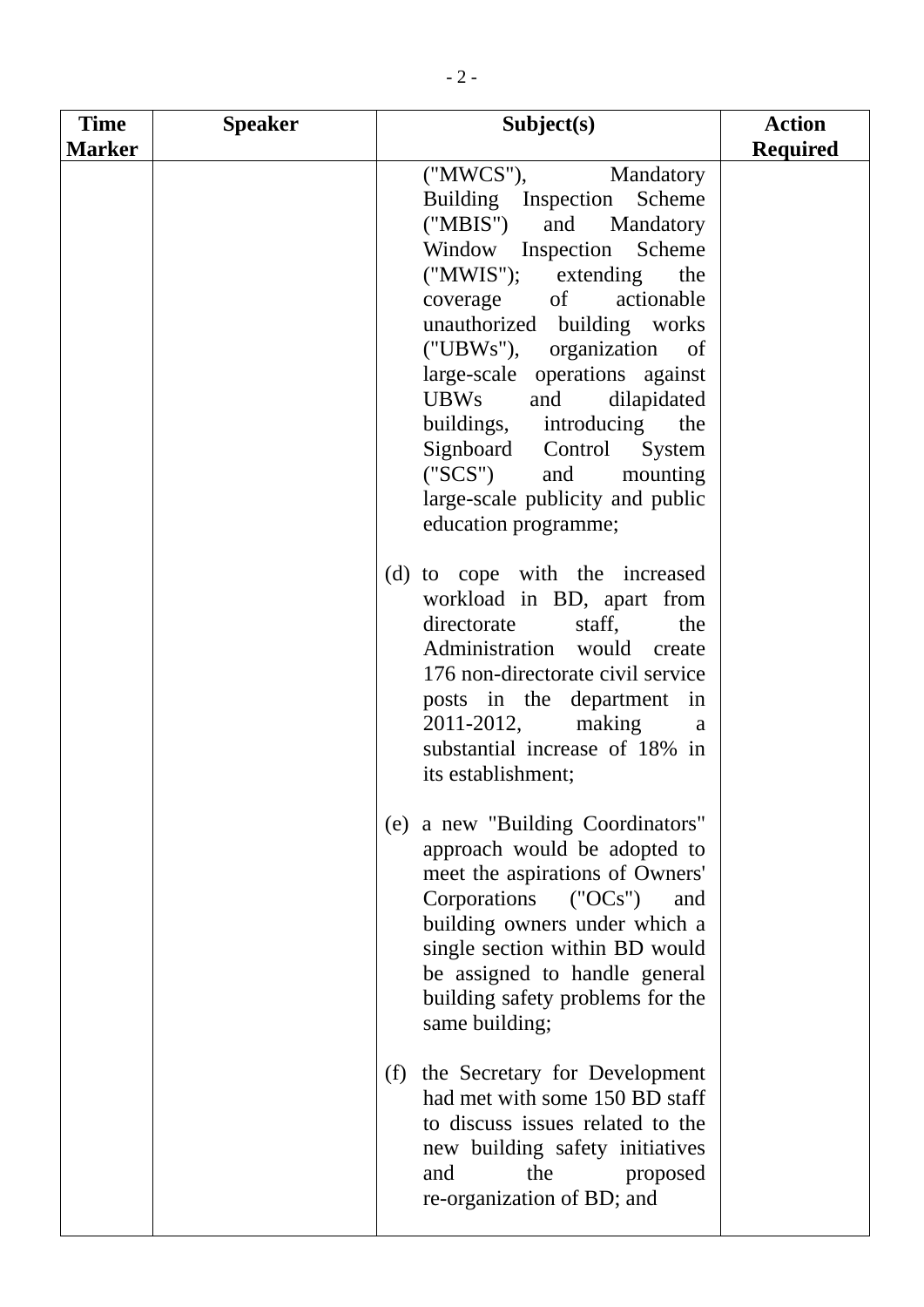| <b>Time</b>   | <b>Speaker</b>                                | Subject(s)                                                                                                                                                                                                                                                                                                                                                                                                                                  | <b>Action</b>   |
|---------------|-----------------------------------------------|---------------------------------------------------------------------------------------------------------------------------------------------------------------------------------------------------------------------------------------------------------------------------------------------------------------------------------------------------------------------------------------------------------------------------------------------|-----------------|
| <b>Marker</b> |                                               |                                                                                                                                                                                                                                                                                                                                                                                                                                             | <b>Required</b> |
|               |                                               | of<br>$(g)$ with<br>the<br>the<br>support<br>Subcommittee<br><b>Building</b><br>on<br>Safety and Related Issues ("the<br>Subcommittee"),<br>the<br>Administration would proceed<br>to obtain approval of the<br>Establishment Subcommittee<br>("ESC")<br>Finance<br>and<br>Committee<br>("FC")<br>for<br>implementing<br>the<br><b>BD</b><br>re-organization proposal<br>$\sin$<br><b>July 2011</b>                                         |                 |
| 001813        | $001007$ – Ir Dr Raymond HO<br>Administration | Ir Dr Raymond HO's views that --                                                                                                                                                                                                                                                                                                                                                                                                            |                 |
|               |                                               | (a) there had been a substantial<br>increase in BD's workload in<br>thus<br>the<br>years,<br>recent<br>Administration was moving in<br>the right direction to reorganize<br>the department's structure and<br>enhance its directorate support;<br>(b) he was gravely concerned about<br>aggravating conflicts between<br>professional staff of the<br>Building Surveyor ("BS") and<br>Structural Engineer ("SE")<br>grades over the years;  |                 |
|               |                                               | (c) he shared the concerns<br>of<br><b>Buildings</b><br>Department<br>Structural<br>Engineers'<br>Association over the deletion of<br>a permanent post of Chief<br>Structural Engineer, to be offset<br>the creation of a<br>by<br>"bi-disciplinary" post of Chief<br><b>Building</b><br>Surveyor/Chief<br>Structural<br>Engineer<br>("CBS/CSE"), and criticized the<br>Administration for insufficient<br>consultation with the staff side |                 |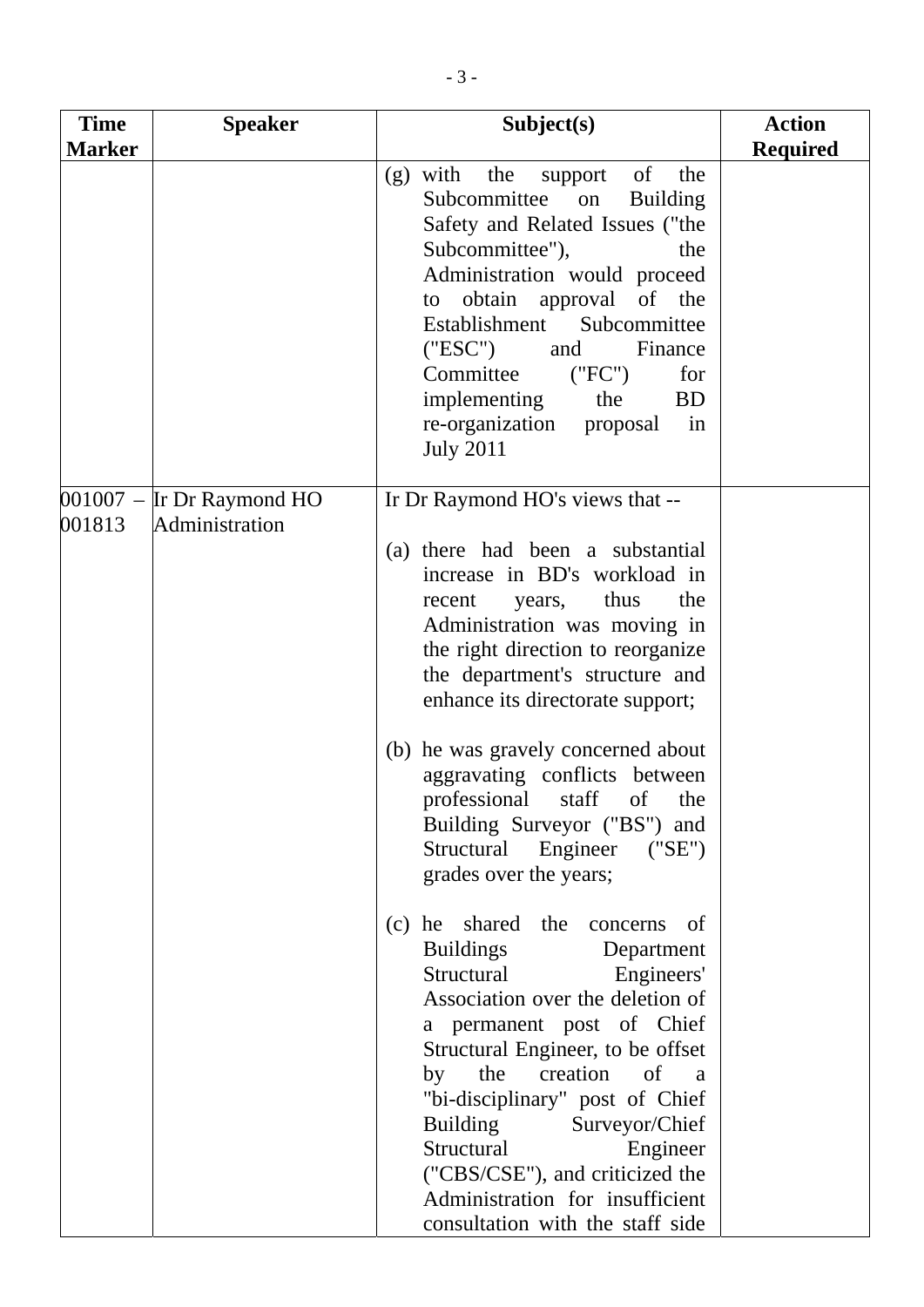| <b>Time</b><br><b>Marker</b> | <b>Speaker</b> | Subject(s)                                                                                                                                                                                                                                                                                                                                                                                           | <b>Action</b><br><b>Required</b> |
|------------------------------|----------------|------------------------------------------------------------------------------------------------------------------------------------------------------------------------------------------------------------------------------------------------------------------------------------------------------------------------------------------------------------------------------------------------------|----------------------------------|
|                              |                | on the proposal;                                                                                                                                                                                                                                                                                                                                                                                     |                                  |
|                              |                | (d) it would be more appropriate for<br>building<br>the<br>new<br>safety<br>initiatives detailed in paragraph<br>4(d) of the Administration's<br>tackling<br>paper, <i>i.e.</i><br>of<br>subdivision of flats, to be taken<br>up by both BSs and SEs; and                                                                                                                                            |                                  |
|                              |                | (e) he considered that BD should<br>open up the existing CBS posts<br>for the Slope Safety and Fire<br>Safety Sections of BD to SE<br>which would be in line with the<br>principle of professional<br>knowledge and<br>competence<br>adopted by the Administration<br>in selecting professional staff<br>for directorate posts as shown in<br>paragraph<br>21<br>of<br>the<br>Administration's paper |                                  |
|                              |                | The Administration's response that                                                                                                                                                                                                                                                                                                                                                                   |                                  |
|                              |                | (a) BD was one of the Government<br>departments with professional<br>staff from different disciplines.<br><b>To</b><br>smooth<br>ensure<br>implementation of the new<br>building safety initiatives, the<br>Secretary for Development had<br>been personally involved in the<br>mediation between the two<br>professional grades;                                                                    |                                  |
|                              |                | (b) as reflected in the Ma Tau Wai<br>building collapse incident, the<br>professional knowledge<br>and<br>competence of SE and BS<br>would complement each other;                                                                                                                                                                                                                                    |                                  |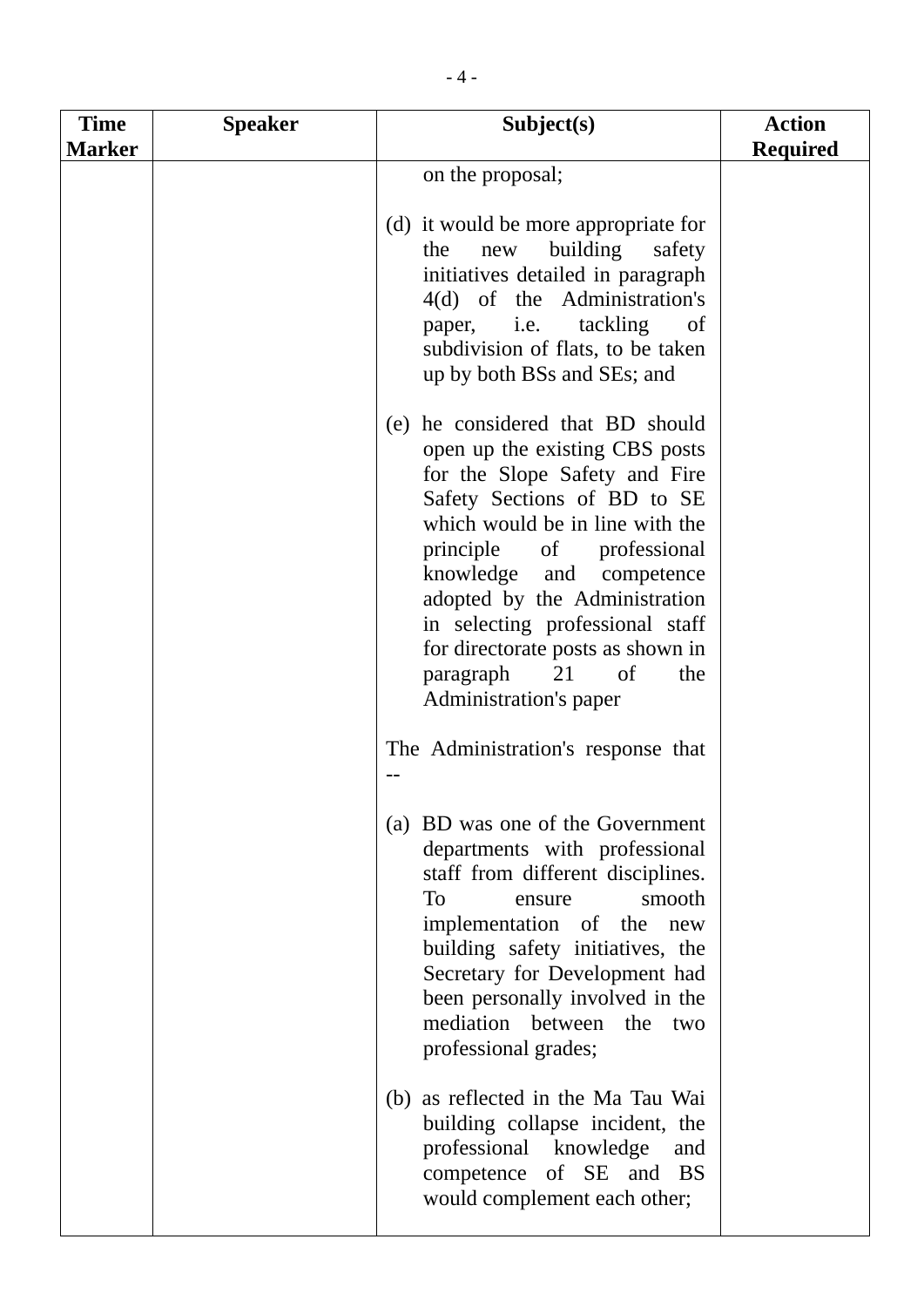| <b>Time</b>      | <b>Speaker</b>                   | Subject(s)                                                                                                                                                                                                                                                                                                                                                                                                                                                                                                                           | <b>Action</b>   |
|------------------|----------------------------------|--------------------------------------------------------------------------------------------------------------------------------------------------------------------------------------------------------------------------------------------------------------------------------------------------------------------------------------------------------------------------------------------------------------------------------------------------------------------------------------------------------------------------------------|-----------------|
| <b>Marker</b>    |                                  |                                                                                                                                                                                                                                                                                                                                                                                                                                                                                                                                      | <b>Required</b> |
|                  |                                  | Administration<br>$(c)$ the<br>was<br>determined to move towards<br>opening up the directorate posts<br>staff<br>for<br>with<br>proven<br>professional competence<br>and<br>leadership; with the injection of<br>additional resources, the two<br>professional grades<br>should<br>perform their responsibilities in<br>and considerate<br>open<br>an<br>manner, respecting the other<br>grade and working as a team to<br>meet the new challenges faced<br>by BD; and                                                               |                 |
|                  |                                  | (d) as stated in paragraph 16 of the<br>Administration's paper, given<br>the scope and nature of the job,<br>BD considered it justifiable to<br>make the D1 post heading the<br>Minor Works & Signboard<br>Section<br>Control<br>a<br>bi-disciplinary<br>of<br>post<br><b>CBS/CSE</b>                                                                                                                                                                                                                                                |                 |
| 001814<br>002618 | Mr IP Kwok-him<br>Administration | Mr IP Kwok-him's enquiries about<br>(a) since the work of the Joint<br>Office for water seepage ("JO")<br>totally<br>effective,<br>not<br>was<br>whether<br>the<br><b>Building</b><br>Coordinators<br>be<br>would<br>adequately<br>empowered<br>to<br>perform their duties effectively,<br>and their working relationship<br><b>Affairs</b><br>the<br>Home<br>with<br>Department at district level;<br>(b) whether the new Minor Works<br>& Signboard Control Section<br>under<br>the<br>Assistant<br>Director/Corporate<br>Services |                 |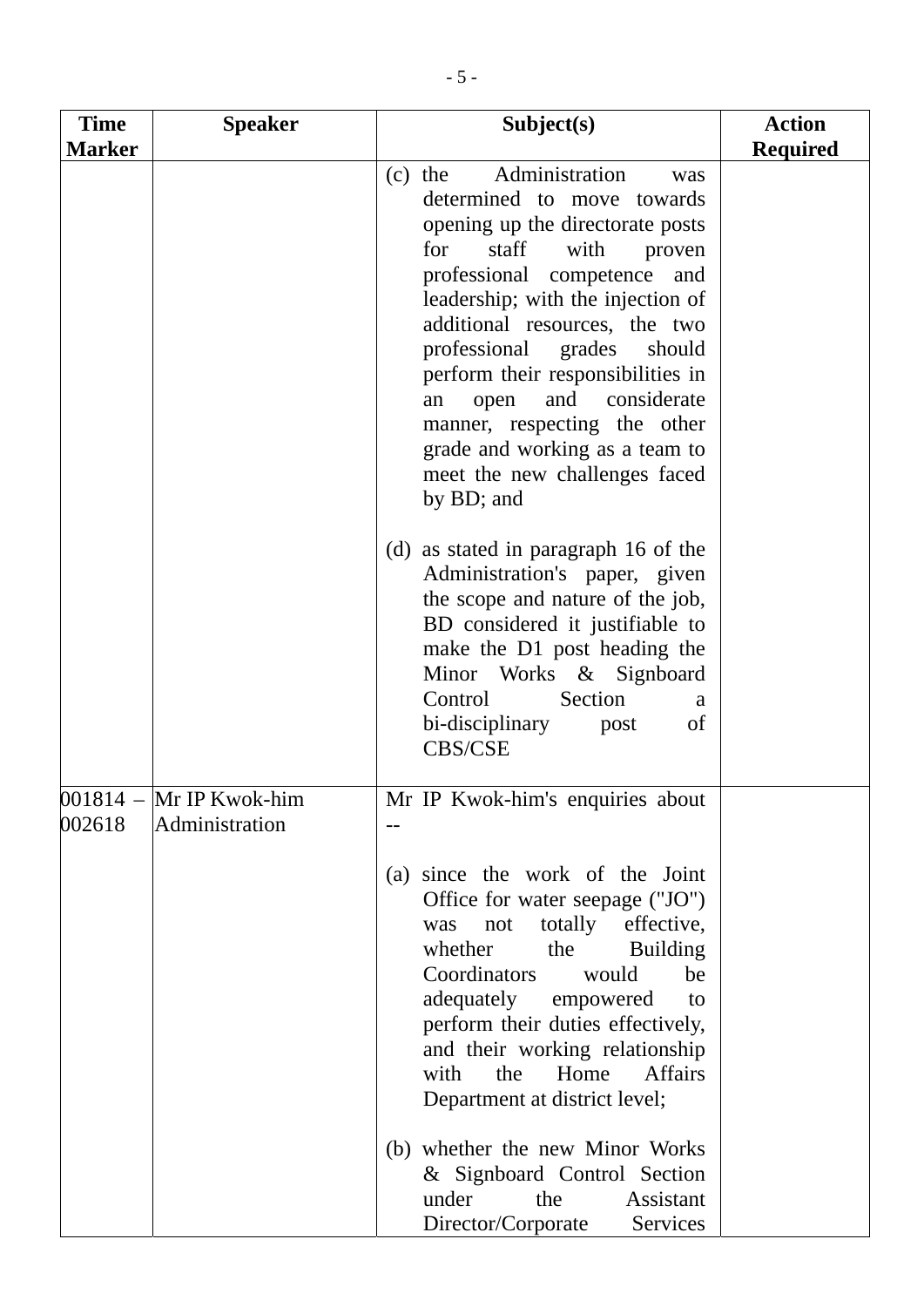| <b>Time</b><br><b>Marker</b> | <b>Speaker</b> | Subject(s)                                                                                                                                                                                                                                                                                                                                                                                                                               | <b>Action</b><br><b>Required</b> |
|------------------------------|----------------|------------------------------------------------------------------------------------------------------------------------------------------------------------------------------------------------------------------------------------------------------------------------------------------------------------------------------------------------------------------------------------------------------------------------------------------|----------------------------------|
|                              |                | would<br>able<br>handle<br>be<br>to<br>signboard problem involving<br>legal issues, such<br>as<br>complicated provisions in the<br>Deed of Mutual Covenant<br>$("DMC");$ and                                                                                                                                                                                                                                                             |                                  |
|                              |                | The Administration's response that                                                                                                                                                                                                                                                                                                                                                                                                       |                                  |
|                              |                | (a) Building Coordinators would be<br>able to provide "one-stop<br>service" to OCs and building<br>owners and satisfy their needs<br>as the latter would only be<br>required to liaise with one<br>single point in BD for all<br>building<br>safety<br>issues/complaints concerning<br>their buildings;                                                                                                                                  |                                  |
|                              |                | (b) In resolving problems relating<br>building safety, it was<br>to<br>necessary for the Development<br>Bureau to work closely with the<br>Home Affairs Bureau, which<br>after<br>building<br>looked<br>management matters;                                                                                                                                                                                                              |                                  |
|                              |                | (c) the Administration agreed that<br>water<br>seepage<br>was<br>a<br>challenging problem to tackle,<br>and had been reviewing the<br>existing arrangements<br>and<br>considering<br>possible<br>alternative mechanisms<br>for<br>resolving the<br>disputes.<br>Meanwhile, BD would continue<br>to work with the Food and<br>Environmental<br>Hygiene<br>Department<br>("FEHD") to<br>improve the effectiveness of the<br>JO's work; and |                                  |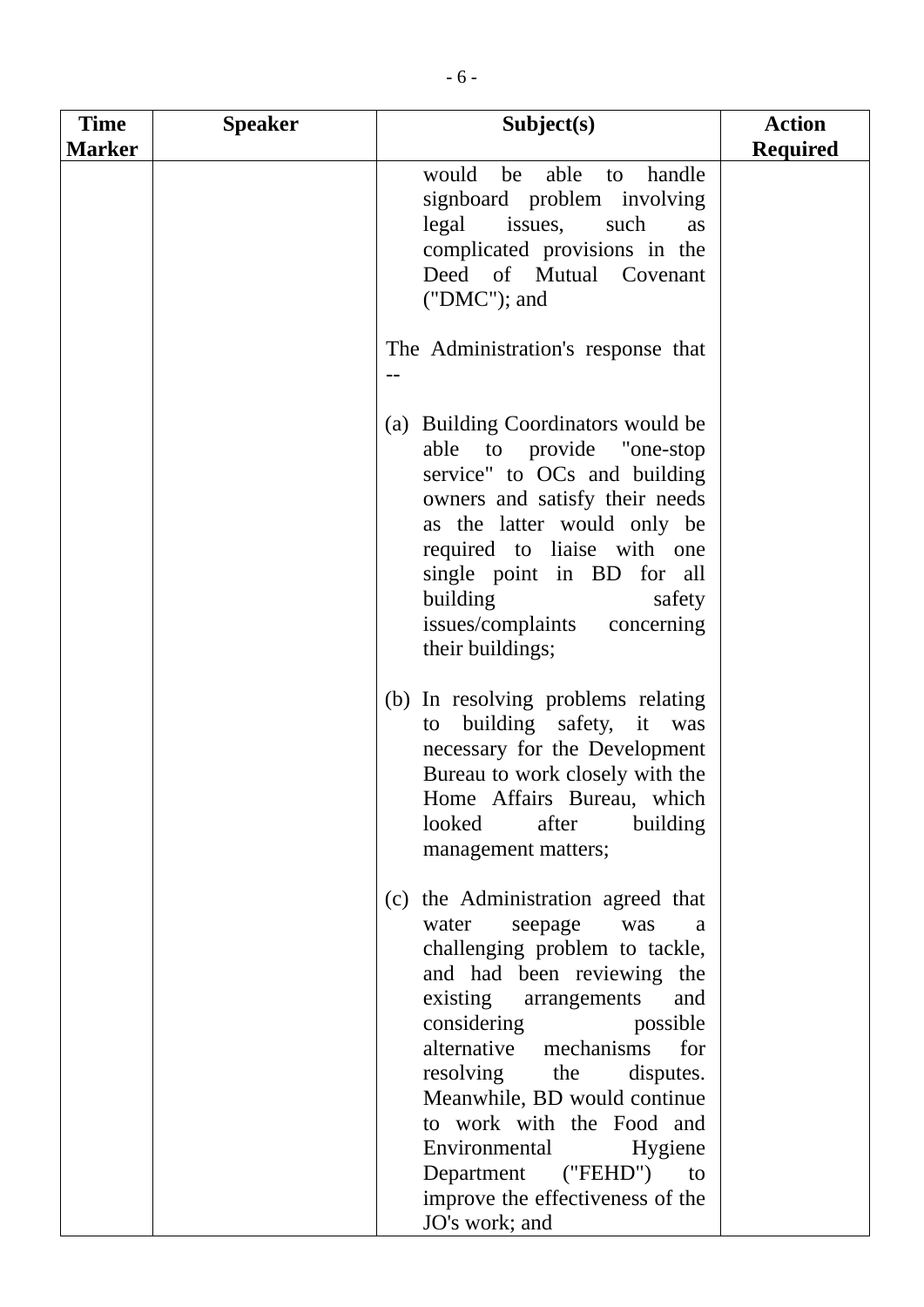| <b>Time</b>          | <b>Speaker</b>                      | Subject(s)                                                                                                                                                                                                                                                                                                                                                                                                                                         | <b>Action</b>   |
|----------------------|-------------------------------------|----------------------------------------------------------------------------------------------------------------------------------------------------------------------------------------------------------------------------------------------------------------------------------------------------------------------------------------------------------------------------------------------------------------------------------------------------|-----------------|
| <b>Marker</b>        |                                     |                                                                                                                                                                                                                                                                                                                                                                                                                                                    | <b>Required</b> |
|                      |                                     | Minor<br>(d)<br>the<br>Works<br>$-\&$<br>as<br>Signboard Control<br>Section<br>would only be empowered to<br>enforce the relevant provisions<br>of BO in tackling the signboard<br>problem,<br>it<br>would<br>be<br>inappropriate for the section to<br>deal with legal issues relating to<br>DMC which were private<br>contracts between owners; BD<br>would work closely with OCs<br>and building owners in tackling<br>building safety problems |                 |
| $002619 -$<br>003239 | Mr WONG Kwok-hing<br>Administration | Mr WONG Kwok-hing's views that                                                                                                                                                                                                                                                                                                                                                                                                                     |                 |
|                      |                                     | (a) he was delighted to note the<br>creation of 176 permanent<br>non-directorate civil posts for<br>implementing the new package<br>of measures, and welcomed the<br>Administration's<br>plan<br>to<br>introduce a statutory Signboard<br>Control System ("SCS") to<br>regulate signboards and the<br>setting up of the Minor Works<br>& Signboard Control Section;<br>and                                                                         |                 |
|                      |                                     | $(b)$ he<br>was concerned<br>about<br>adoption of the "Building"<br>Coordinators" approach and its<br>effectiveness,<br>and<br>the<br>Administration's publicity work<br>to promote the new package of<br>measures                                                                                                                                                                                                                                 |                 |
|                      |                                     | The Administration's response that<br>(a) it had started a large-scale                                                                                                                                                                                                                                                                                                                                                                             |                 |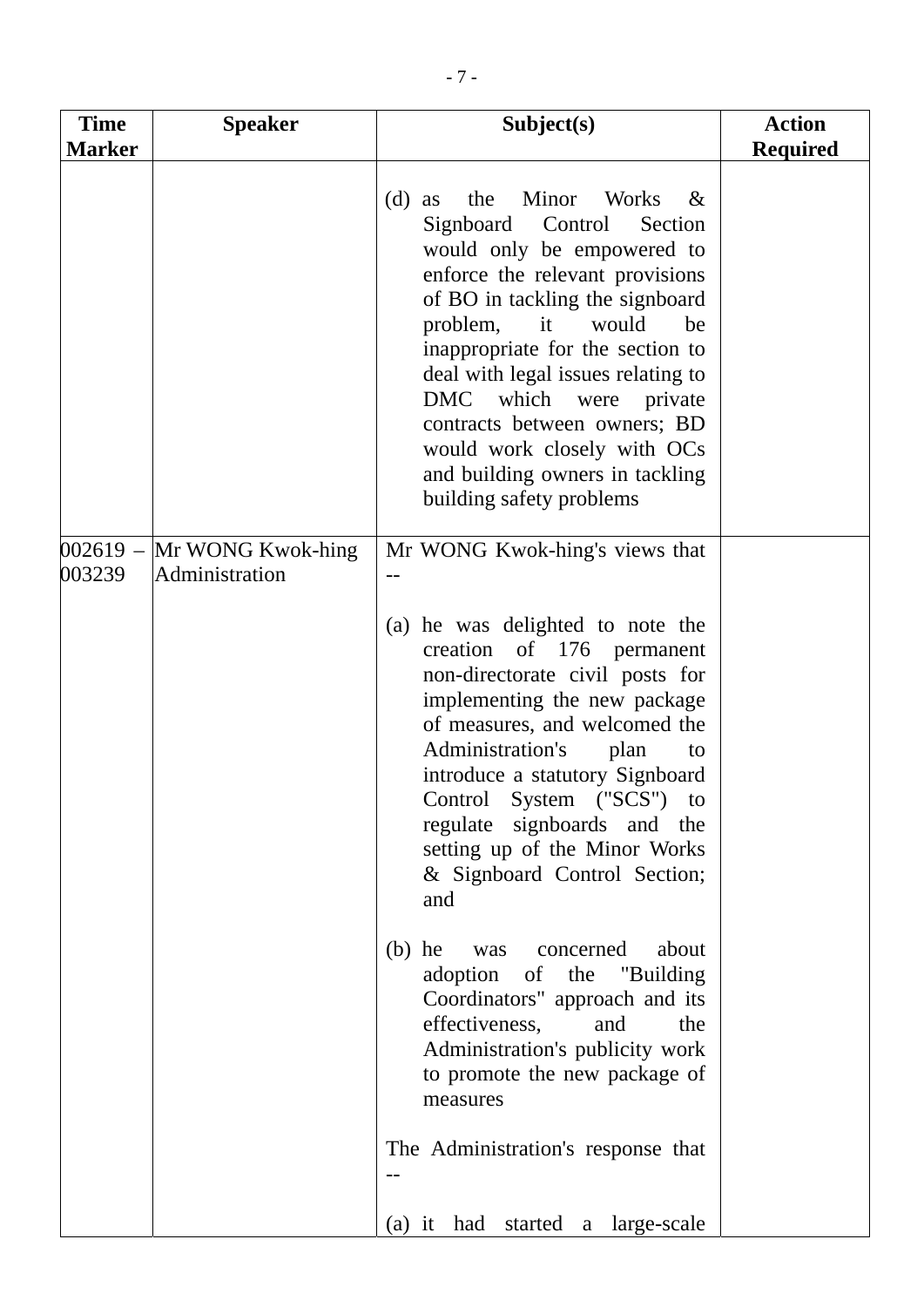| <b>Time</b><br><b>Marker</b> | <b>Speaker</b>                | Subject(s)                                                                                                                                                                                                                                                                                                                                                                                                                                                                                                                                                                                                                                                                                                                                                               | <b>Action</b><br><b>Required</b> |
|------------------------------|-------------------------------|--------------------------------------------------------------------------------------------------------------------------------------------------------------------------------------------------------------------------------------------------------------------------------------------------------------------------------------------------------------------------------------------------------------------------------------------------------------------------------------------------------------------------------------------------------------------------------------------------------------------------------------------------------------------------------------------------------------------------------------------------------------------------|----------------------------------|
|                              |                               | publicity programme<br>on<br>MWCS, and would proceed to<br>promote public awareness on<br>the "Building Coordinators"<br>approach and other related<br>initiatives; and                                                                                                                                                                                                                                                                                                                                                                                                                                                                                                                                                                                                  |                                  |
|                              |                               | (b) on the benefits of the "Building"<br>Coordinators" approach, while<br>under the existing arrangement<br>for taking enforcement against<br>building<br>safety problems,<br>specific UBWs and backlog<br>orders were undertaken<br>by<br>individual special task sections<br>and this was undesirable since it<br>cause confusion<br>might<br>to<br>building owners as they might<br>receive<br>orders/letters<br>from<br>different sections of<br><b>BD</b><br>requiring remedial actions, the<br>new "Building Coordinators"<br>approach would<br>solve<br>the<br>problem by designating a single<br>section to handle all building<br>safety problems of a building so<br>OCs/building<br>that<br>owners<br>would not be approached by<br>different sections of BD. |                                  |
| $003240 -$<br>003930         | Mr James TO<br>Administration | Mr James TO's views that --<br>future<br>the<br><b>Building</b><br>$(a)$ in<br>Coordinators would face great<br>pressure and have to respond to<br>building owners' needs in a<br>timely, cautious and tactful<br>manner; and                                                                                                                                                                                                                                                                                                                                                                                                                                                                                                                                            |                                  |
|                              |                               | (b) BD should deploy adequate<br>manpower and resources to deal<br>with UBWs in New Territories<br>("NT") village houses, and it                                                                                                                                                                                                                                                                                                                                                                                                                                                                                                                                                                                                                                         |                                  |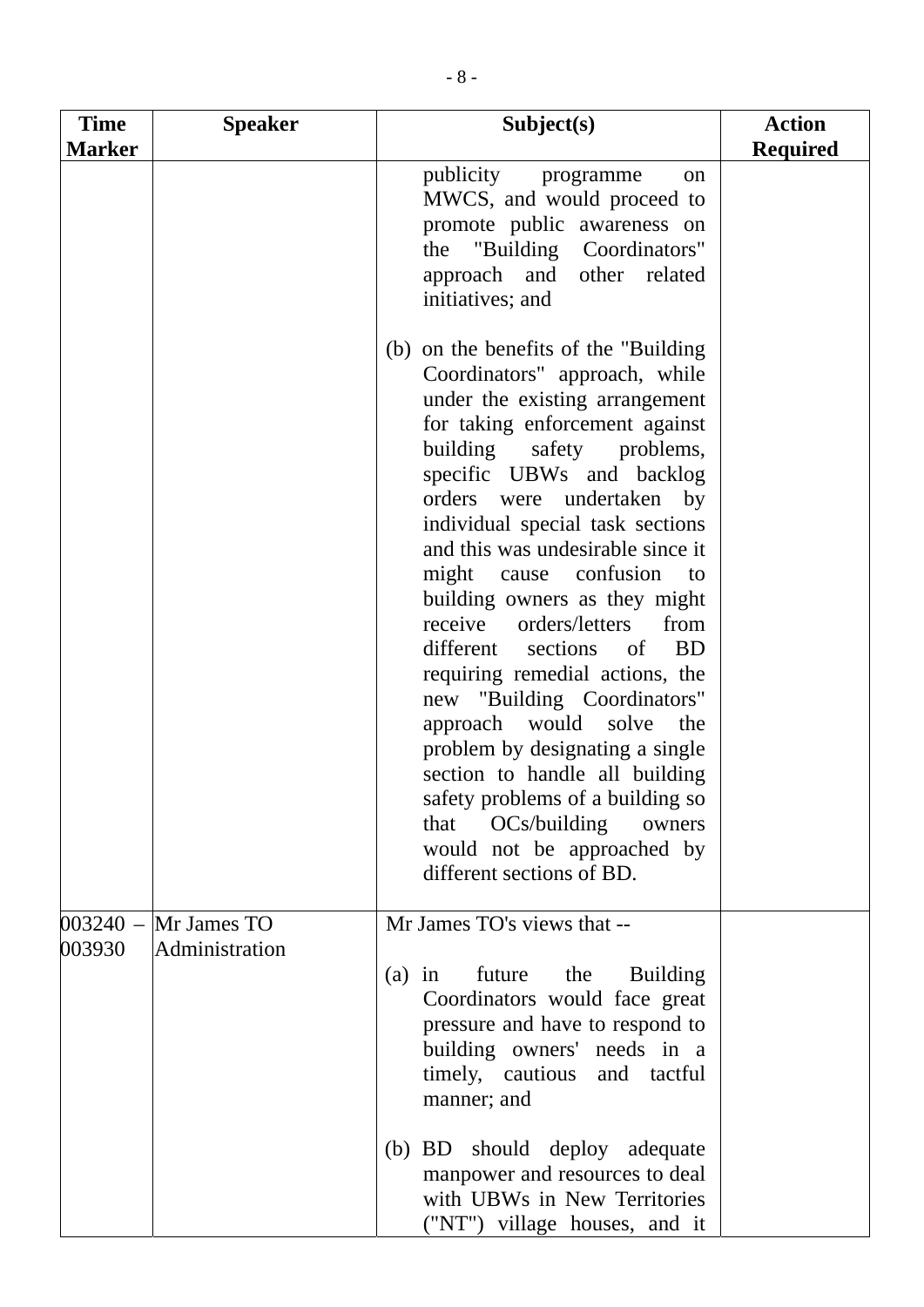| <b>Time</b><br><b>Marker</b> | <b>Speaker</b> | Subject(s)                                                                                                                                                                                                                                                                                                                    | <b>Action</b><br><b>Required</b> |
|------------------------------|----------------|-------------------------------------------------------------------------------------------------------------------------------------------------------------------------------------------------------------------------------------------------------------------------------------------------------------------------------|----------------------------------|
|                              |                | for<br>the<br>necessary<br>was<br>Administration to tackle UBWs<br>in urban areas and NT village<br>houses in a fair and equal<br>manner                                                                                                                                                                                      |                                  |
|                              |                | The Administration's response that                                                                                                                                                                                                                                                                                            |                                  |
|                              |                | (a) it would act with prudence in<br>rolling out the new "Building"<br>Coordinators" approach;                                                                                                                                                                                                                                |                                  |
|                              |                | (b) the Administration's<br>policy<br>against UBWs had evolved over<br>the years, and with completion<br>of the 10-year UBW clearance<br>programme, the Administration<br>had extended the scope of<br>"actionable" UBWs and embark<br>on more vigorous enforcement<br>actions against UBWs with<br>effect from 1 April 2011; |                                  |
|                              |                | (c) unlike the UBWs in urban areas<br>which were subject to BO, NT<br>exempted<br>houses<br>were<br>regulated by a different system<br>under the Buildings Ordinance<br>(Application<br><b>New</b><br>the<br>to<br>Territories)<br>Ordinance<br>(Cap. 121); and                                                               |                                  |
|                              |                | Administration<br>$(d)$ the<br>would<br>discuss with the Panel<br>on<br>Development in June 2011 on<br>the policy on the control of<br>UBWs under BO and those<br>found in NT village houses, and<br>additional resources might be<br>required for handling UBWs in<br>NT village houses                                      |                                  |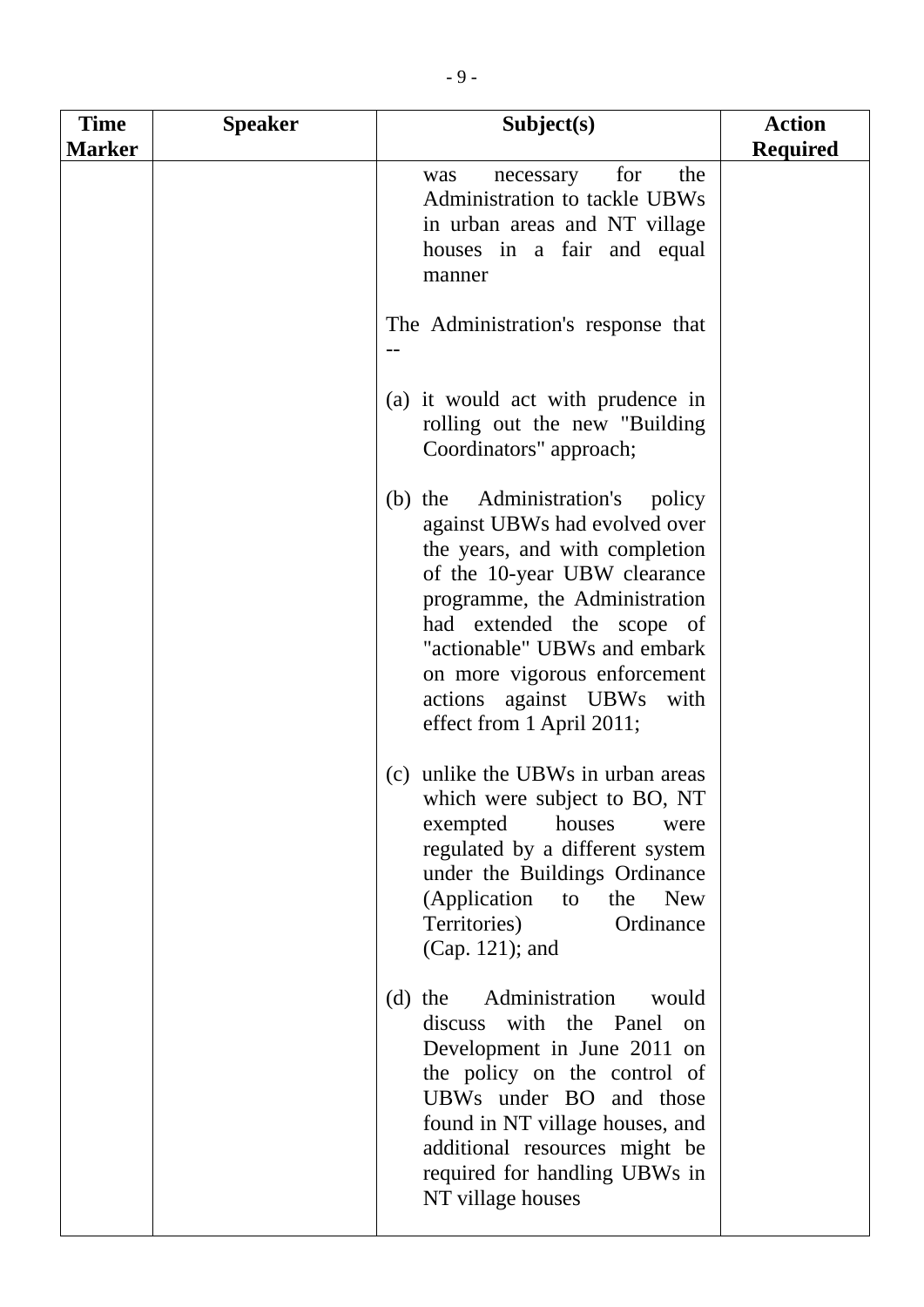| <b>Time</b>   | <b>Speaker</b>                             | Subject(s)                                                                                                                                                                                                                                                                         | <b>Action</b>   |
|---------------|--------------------------------------------|------------------------------------------------------------------------------------------------------------------------------------------------------------------------------------------------------------------------------------------------------------------------------------|-----------------|
| <b>Marker</b> |                                            |                                                                                                                                                                                                                                                                                    | <b>Required</b> |
| 004742        | 003931 – Deputy Chairman<br>Administration | The Deputy Chairman's views that                                                                                                                                                                                                                                                   |                 |
|               |                                            | (a) while<br>he welcomed<br>the<br>Coordinators"<br>"Building<br>approach providing "one-stop"<br>service to building owners, it<br>for<br>necessary<br>the<br>was<br>Administration to<br>explain<br>clearly the areas which the<br>Building Coordinators would<br>not deal with; |                 |
|               |                                            | the<br><b>MBIS</b><br>$(b)$ with<br>be<br>to<br>implemented shortly, the post of<br><b>Assistant</b> Director/Mandatory<br>Building Inspection should be<br>made permanent rather than<br>created as a supernumerary<br>post; and                                                  |                 |
|               |                                            | (c) apart from enhancing manpower<br>directorate<br>level,<br>the<br>at<br>Administration<br>should<br>also<br>provide adequate manpower<br>support at the frontline level                                                                                                         |                 |
|               |                                            | The Administration's response that                                                                                                                                                                                                                                                 |                 |
|               |                                            | would<br>review<br>$(a)$ it<br>the<br>supernumerary post of Assistant<br>Director/Mandatory Building<br>Inspection in a few years to see<br>whether<br>conversion<br>to<br><sub>a</sub><br>permanent post was needed;                                                              |                 |
|               |                                            | (b) apart from the net creation of a<br>supernumerary D2 post for<br>leading the Mandatory Building<br>Inspection<br>Division,<br>the<br>Administration<br>would<br>create<br>176 non-directorate posts in BD                                                                      |                 |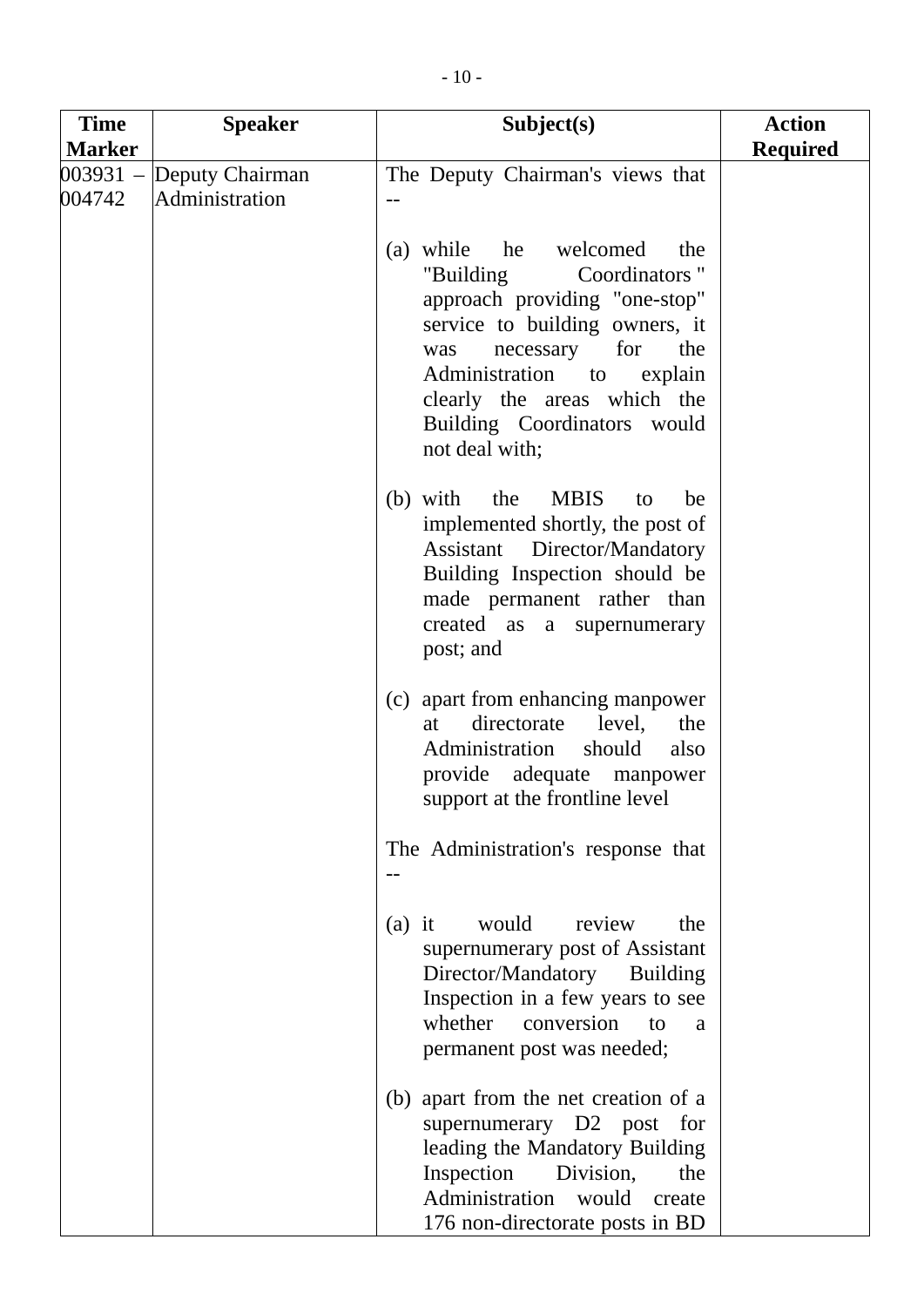| <b>Time</b><br><b>Marker</b> | <b>Speaker</b>                  | Subject(s)                                                                                                                                                                                                                                                                                                                                                                                   | <b>Action</b><br><b>Required</b>                                                  |
|------------------------------|---------------------------------|----------------------------------------------------------------------------------------------------------------------------------------------------------------------------------------------------------------------------------------------------------------------------------------------------------------------------------------------------------------------------------------------|-----------------------------------------------------------------------------------|
|                              |                                 | implementing the<br>for<br>new<br>package of measures;<br>to<br>augment the work of civil<br>servants in BD, non<br>civil<br>staff<br>service<br>contract<br>and<br>consultancy services<br>from<br>private consultants would also<br>be engaged; and                                                                                                                                        |                                                                                   |
|                              |                                 | (c) Building Coordinators would<br>deal with all safety related<br>issues of the building itself<br>within the ambit of BO and<br>would not be engaged in work<br>relating to slope safety, water<br>fire<br>and<br>seepage<br>safety<br>upgrading measures; but they<br>would maintain<br>good<br>communication<br>with<br>other<br>divisions within BD and other<br>Government departments |                                                                                   |
|                              |                                 | Deputy Chairman's request for the<br>Administration to provide<br>the<br>following information --                                                                                                                                                                                                                                                                                            |                                                                                   |
|                              |                                 | (a) details of the<br>176<br>civil<br>non-directorate<br>service<br>posts in BD to be created in<br>2011-2012 and the<br>relevant<br>resources involved; and                                                                                                                                                                                                                                 | The<br>Administration<br>to take action<br>under<br>paragraph 2<br>of the minutes |
|                              |                                 | (b) details of the non-civil service<br>contract staff to be engaged by<br><b>BD</b><br>and<br>procurement<br>of<br>consultancy<br>services<br>be<br>to<br>arranged to<br>ensure<br>proper<br>implementation of new building<br>safety measures                                                                                                                                              |                                                                                   |
| $004743 -$<br>005457         | Ms Starry LEE<br>Administration | Ms Starry LEE's views that --<br>welcomed<br>$(a)$ she<br>the                                                                                                                                                                                                                                                                                                                                |                                                                                   |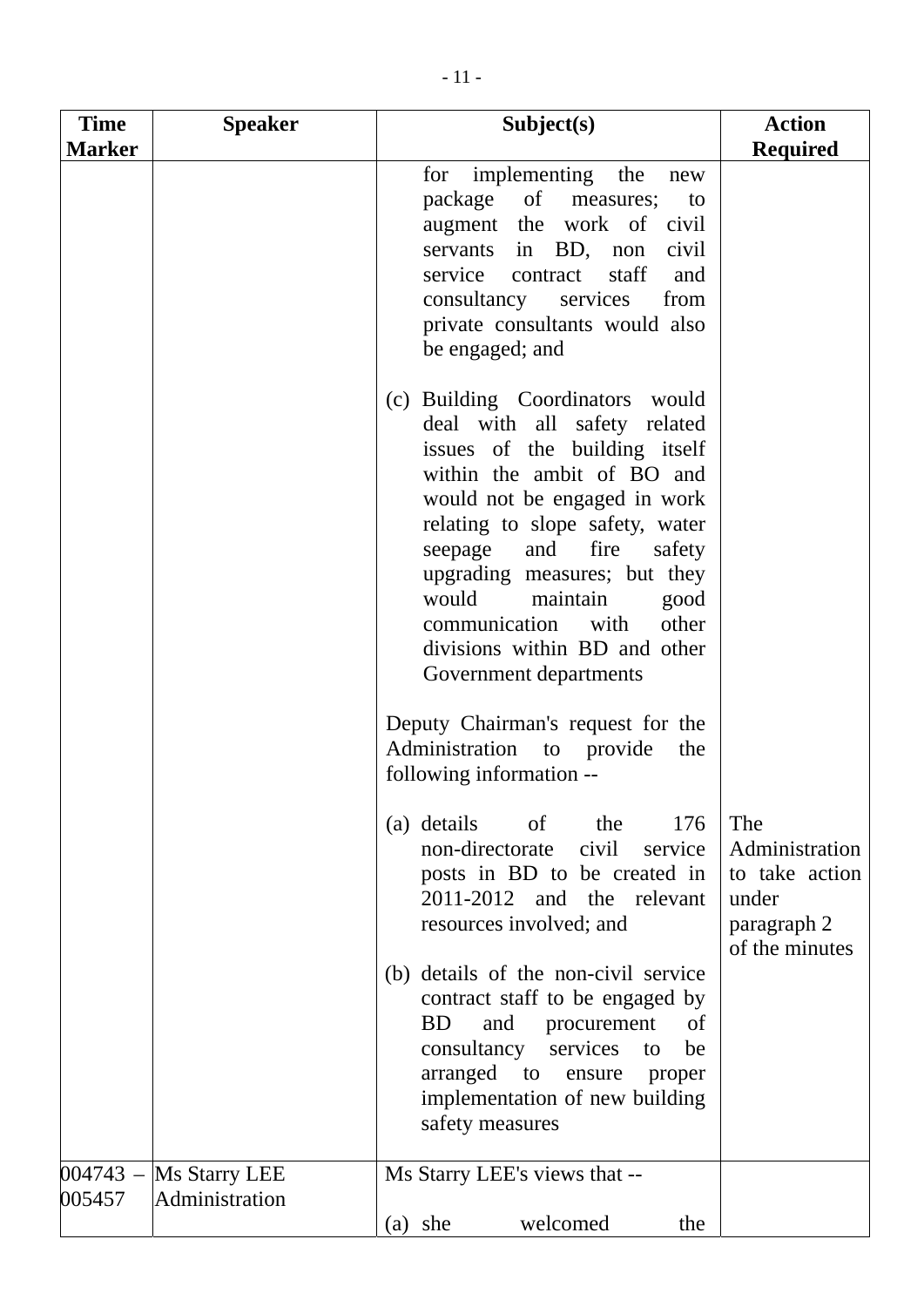| <b>Time</b>   | <b>Speaker</b> | Subject(s)                                                                                                                                                                                                                                                                                                                                  | <b>Action</b>   |
|---------------|----------------|---------------------------------------------------------------------------------------------------------------------------------------------------------------------------------------------------------------------------------------------------------------------------------------------------------------------------------------------|-----------------|
| <b>Marker</b> |                |                                                                                                                                                                                                                                                                                                                                             | <b>Required</b> |
|               |                | Administration's proposal, and<br>considered it necessary for BD<br>to liaise closely with Fire<br>Services Department ("FSD")<br>and Geotechnical Engineering<br>Office so that notices/orders for<br>major remedial works from the<br>three Government departments<br>could be issued at the same time<br>for OCs to follow up in one go; |                 |
|               |                | (b) following the implementation of<br>MBIS and MWIS, BD should<br>database<br>build<br>up<br>a<br>on<br>subdivided flats to facilitate the<br>conduct of research<br>and<br>assessment on the problem; and                                                                                                                                 |                 |
|               |                | should<br><b>BD</b><br>endeavour<br>(c)<br>to<br>promote and publicize new<br>building<br>safety<br>initiatives<br>including the new "Building"<br>Coordinators" approach to the<br>public at district level                                                                                                                                |                 |
|               |                | The Administration's response that                                                                                                                                                                                                                                                                                                          |                 |
|               |                | (a) BD would strive to maintain an<br>effective communication within<br>the department and with other<br>departments in<br>enhancing<br>safety<br>building<br>various<br>in<br>aspects;                                                                                                                                                     |                 |
|               |                | (b) upgrading of<br>fire<br>safety<br>measures in private buildings<br>was governed by a separate<br>legislation, and BD, being one<br>of the enforcement authorities<br>under that legislation, had been<br>working jointly with the other<br>enforcement authority, FSD, in                                                               |                 |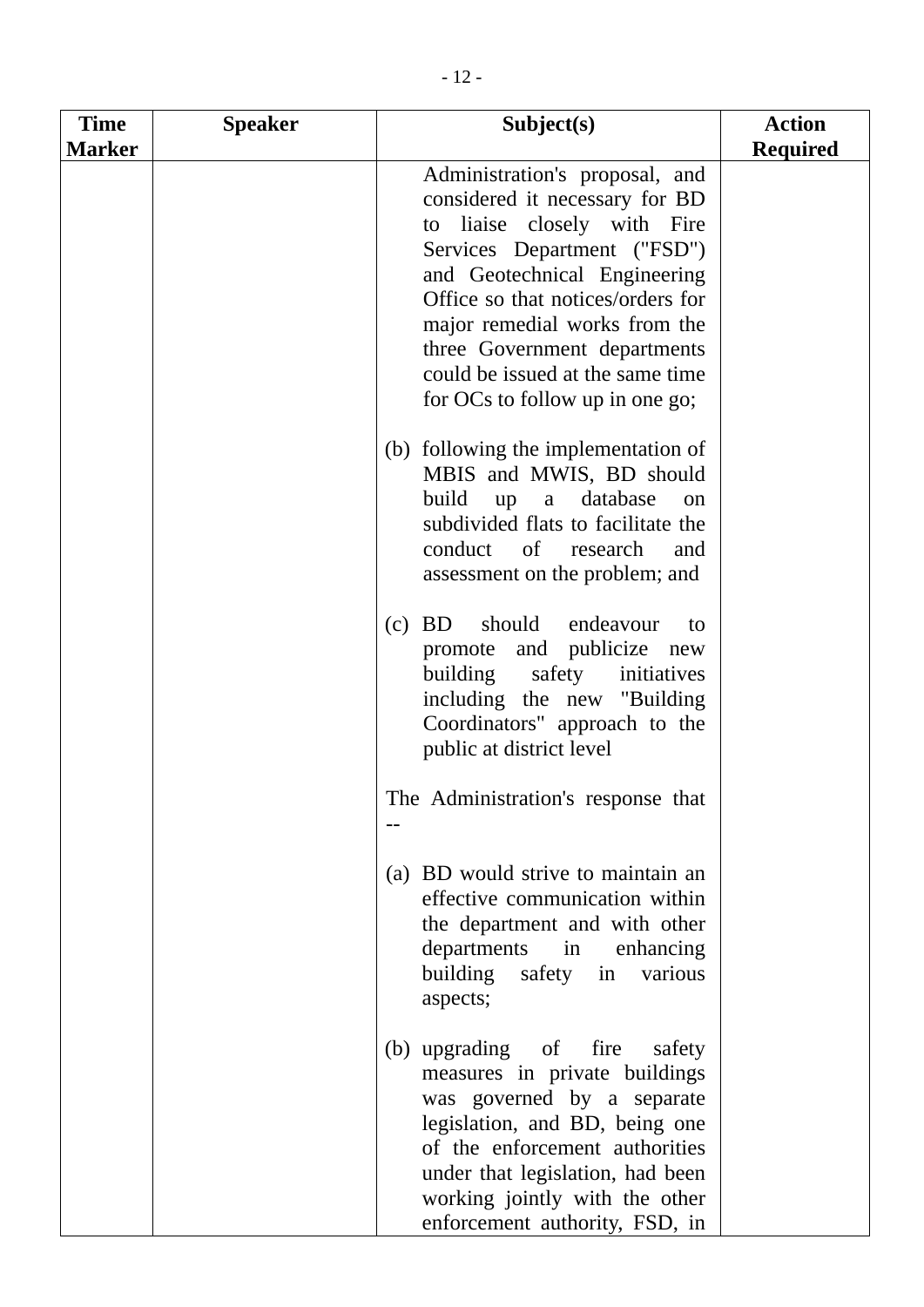| <b>Time</b>   | <b>Speaker</b>           | Subject(s)                                                                                                                                                                                                                                                                                      | <b>Action</b>   |
|---------------|--------------------------|-------------------------------------------------------------------------------------------------------------------------------------------------------------------------------------------------------------------------------------------------------------------------------------------------|-----------------|
| <b>Marker</b> |                          | implementing<br>the<br>control<br>regime;                                                                                                                                                                                                                                                       | <b>Required</b> |
|               |                          | (c) BD would carry out large-scale<br>operation to inspect subdivided<br>selected<br>flats<br>$\sin$<br>private<br>buildings<br>for<br>taking<br>enforcement<br>planning<br>and<br>measures for tightening control;                                                                             |                 |
|               |                          | (d) both BD staff and consultants<br>engaged by BD for removal of<br>UBWs and other remedial<br>works would communicate with<br>affected building owners and<br>explain clearly to them<br>the<br>Administration's policy<br>and<br>for<br>taking<br>the<br>reasons<br>enforcement actions; and |                 |
|               |                          | (e) with the support of<br>the<br>Subcommittee,<br>the<br>Administration would seek the<br>approval of ESC and FC for<br>implementing<br>BD's<br>re-organization proposal with<br>effect on 1 July 2011                                                                                         |                 |
| 010009        | $005458 - Mr$ Alan LEONG | Mr Alan LEONG's views that --                                                                                                                                                                                                                                                                   |                 |
|               | Administration           | (a) the Administration<br>should<br>explain reasons for dissolving<br>the Building Innovation Unit<br>and the functions of the Joint<br>Office; and                                                                                                                                             |                 |
|               |                          | (b) BD should set aside resources<br>engaging more<br>for<br>legal<br>professionals to enhance<br>the<br>capability of the Legal Services<br>Section for handling increasing<br>complex legal issues relating to<br>UBWs and other building safety                                              |                 |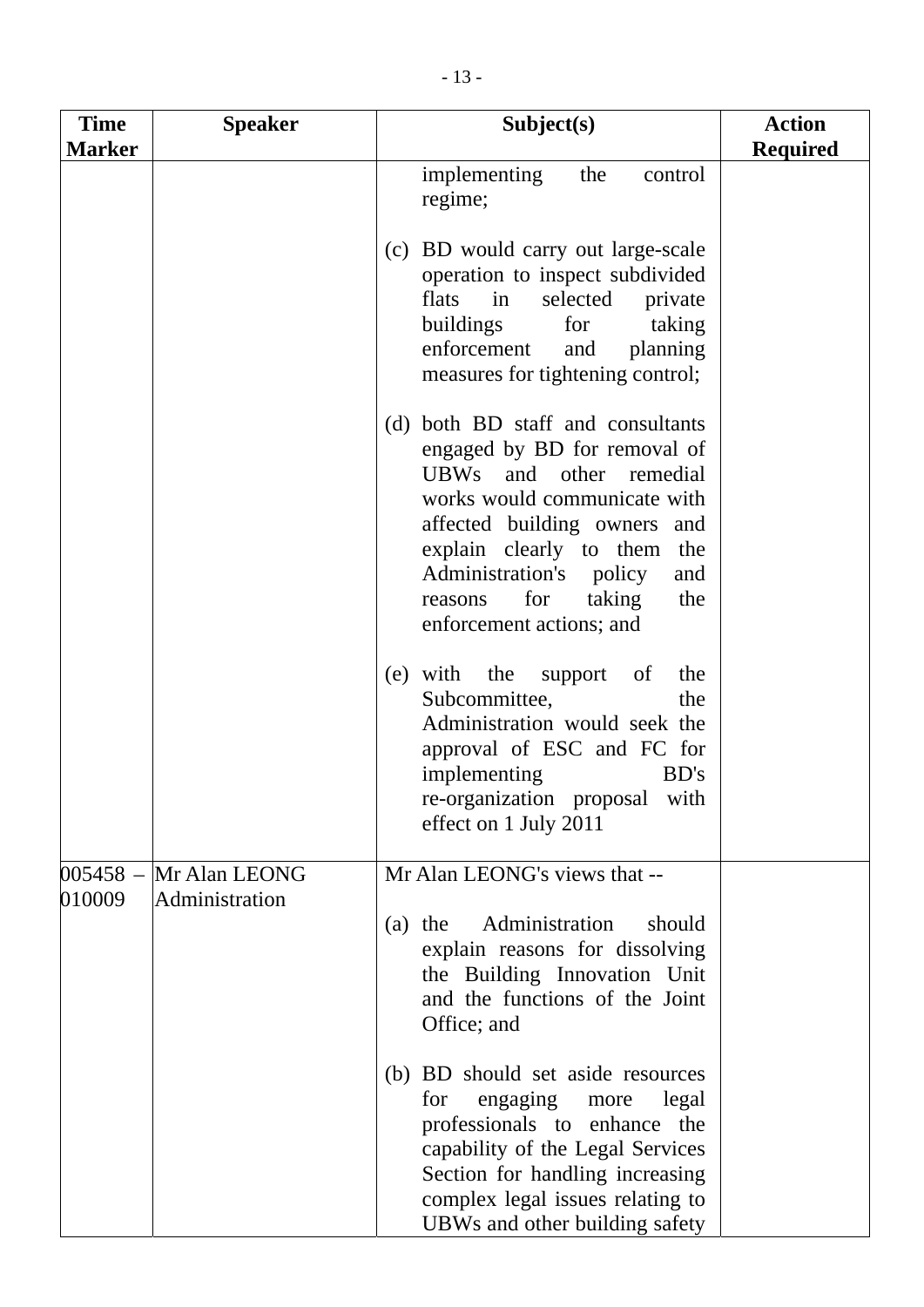| <b>Time</b><br><b>Marker</b>  | <b>Speaker</b>                                | Subject(s)                                                                                                                                                                                                                                                                                                                                                                                                                                                              | <b>Action</b><br><b>Required</b> |
|-------------------------------|-----------------------------------------------|-------------------------------------------------------------------------------------------------------------------------------------------------------------------------------------------------------------------------------------------------------------------------------------------------------------------------------------------------------------------------------------------------------------------------------------------------------------------------|----------------------------------|
|                               |                                               | matters<br>The Administration's response that                                                                                                                                                                                                                                                                                                                                                                                                                           |                                  |
|                               |                                               | (a) the functions of the Building<br>Innovation<br>Unit<br>would<br>be<br>absorbed by the Research and<br>Development Unit which would<br>undertake a wider spectrum of<br>responsibilities in BD;                                                                                                                                                                                                                                                                      |                                  |
|                               |                                               | (b) the Joint Office was set up<br>jointly by BD and FEHD for<br>investigation of water seepage<br>complaints; and                                                                                                                                                                                                                                                                                                                                                      |                                  |
|                               |                                               | additional resources would be<br>(c)<br>set aside for the Legal Services<br>Section and the section was also<br>backed up by the Department of<br>Justice                                                                                                                                                                                                                                                                                                               |                                  |
| $010010$ – Chairman<br>010247 | Administration                                | The Chairman's enquiry as whether<br>both BSs<br><b>SEs</b><br>and<br>would be<br>deployed<br>fill<br><b>Building</b><br>to<br>Coordinators posts<br>Administration's explanation<br>The<br>duties<br>the<br>since<br>and<br>that<br>responsibilities<br>of<br><b>Building</b><br>Coordinators could be performed by<br>staff from both BS<br>and<br><b>SE</b><br>professions, the posts of Building<br>Coordinators would either be fill up<br>by BSs or SEs in future |                                  |
| 010736                        | $010248$ – Ir Dr Raymond HO<br>Administration | Ir Dr Raymond HO's views that --<br>and efficient<br>$(a)$ for<br>smooth<br>BD, it<br>operation of<br>was<br>necessary for the Administration<br>seriously<br>address<br>the<br>to                                                                                                                                                                                                                                                                                      |                                  |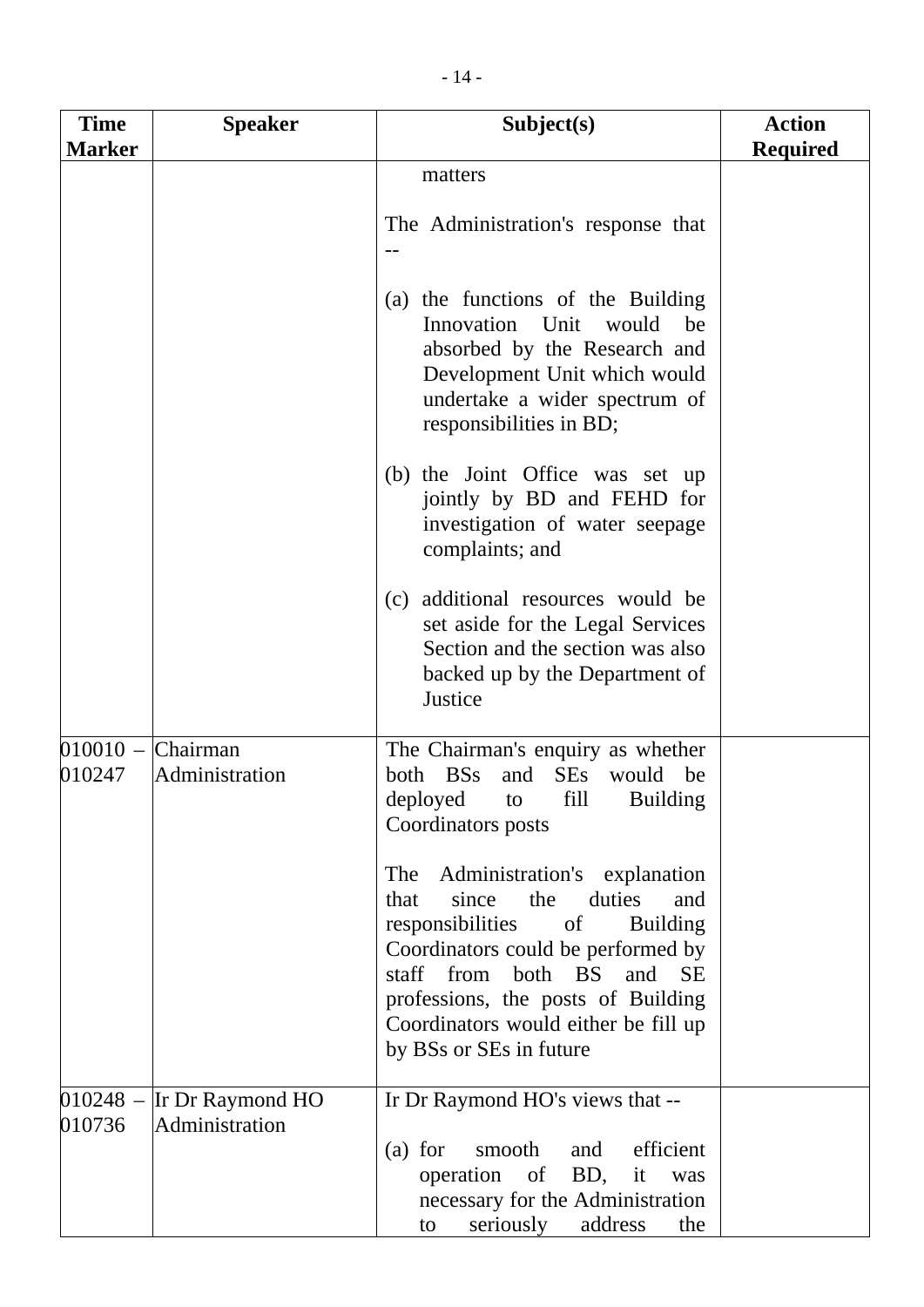| <b>Time</b><br><b>Marker</b> | <b>Speaker</b>                    | Subject(s)                                                                                                                                                                                                                                                                                                                                          | <b>Action</b><br><b>Required</b> |
|------------------------------|-----------------------------------|-----------------------------------------------------------------------------------------------------------------------------------------------------------------------------------------------------------------------------------------------------------------------------------------------------------------------------------------------------|----------------------------------|
|                              |                                   | longstanding conflicts between<br>the SE and BS grades in the<br>department;<br>and<br>the<br>Administration should open up<br>more directorate posts in BD for<br>SEs;                                                                                                                                                                             |                                  |
|                              |                                   | (b) he felt strongly and wished to<br>put on record that irregularities<br>of building works associated<br>with subdivision of flats would<br>preferably be handled by SEs;<br>and                                                                                                                                                                  |                                  |
|                              |                                   | (c) the CBS post heading the Slope<br>Safety Section should be turned<br>a bi-disciplinary post<br>into<br>opening for both SE and BS<br>grades                                                                                                                                                                                                     |                                  |
|                              |                                   | The Administration's response that<br>the proposed re-organization of BD<br>had gone through repeated and<br>extensive staff consultation, and it<br>would be unadvisable to introduce<br>last-minute change at the present<br>stage                                                                                                                |                                  |
| $010737 -$<br>011130         | Deputy Chairman<br>Administration | The Deputy Chairman's concern<br>how<br>the<br>about<br><b>Building</b><br>Coordinators could<br>deal<br>with<br>problems related to fire safety and<br>slope safety in an effective manner                                                                                                                                                         |                                  |
|                              |                                   | The Administration's response that<br>for measures to enhance slope safety<br>and upgrading of existing fire safety<br>measures in private buildings, the<br>Building Coordinators<br>of<br>the<br>relevant teams would consult the<br>Slope Safety Section and Fire Safety<br>Section within BD which would<br>provide expert advice to assist and |                                  |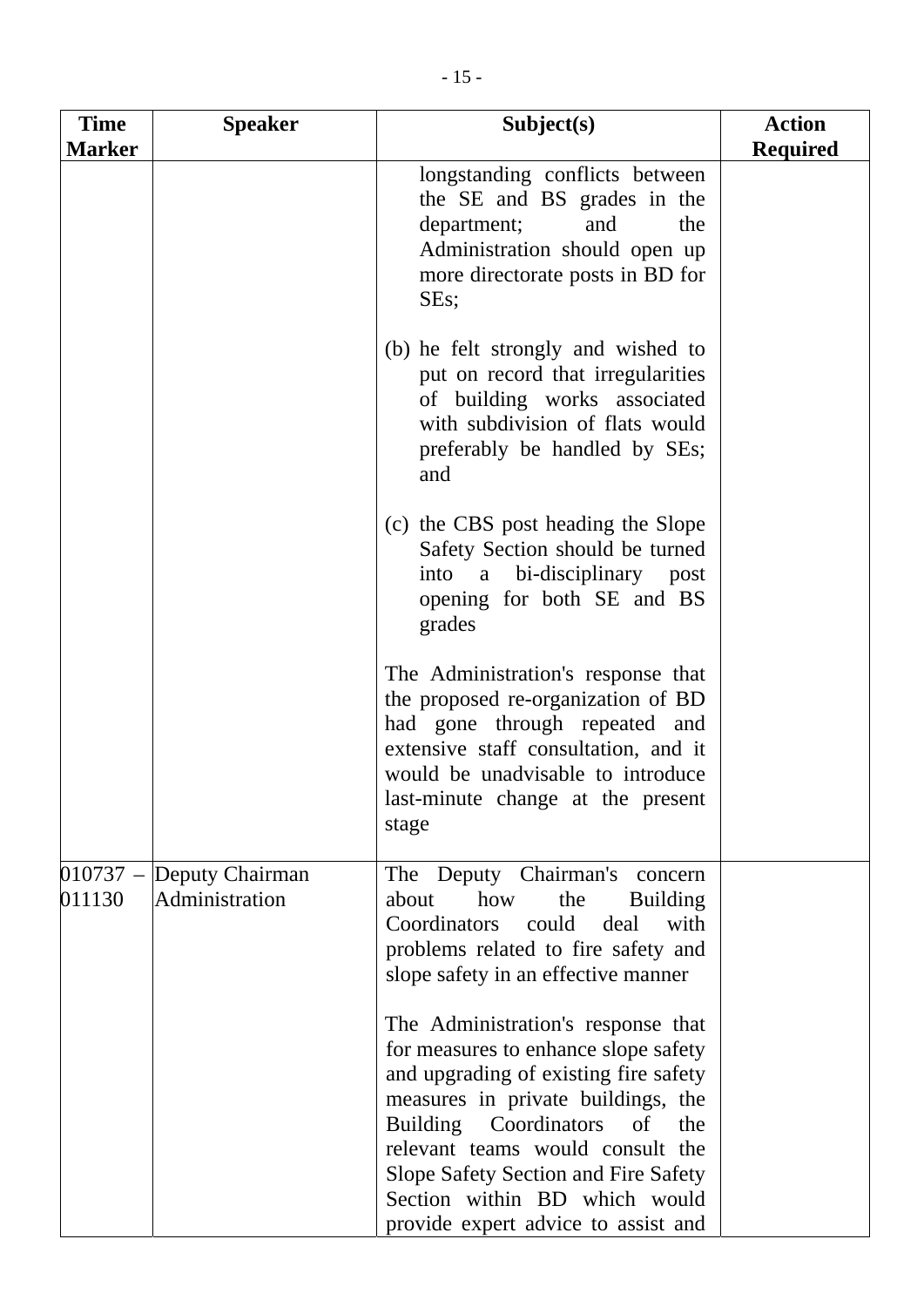| <b>Time</b><br><b>Marker</b> | <b>Speaker</b>                                                | Subject(s)                                                                                                                                                                                                                                                                | <b>Action</b><br><b>Required</b> |
|------------------------------|---------------------------------------------------------------|---------------------------------------------------------------------------------------------------------------------------------------------------------------------------------------------------------------------------------------------------------------------------|----------------------------------|
|                              |                                                               | help in taking follow-up actions                                                                                                                                                                                                                                          |                                  |
| $011131 -$<br>011558         | Ms Starry LEE<br>Administration<br>Chairman<br><b>Members</b> | Ms Starry LEE's view that it was<br>necessary for the Administration to<br>take immediate action to deal with<br>the problem of subdivided flats,<br>which had caused serious water<br>seepage problem in<br>private<br>buildings                                         |                                  |
|                              |                                                               | The Administration's response that                                                                                                                                                                                                                                        |                                  |
|                              |                                                               | (a) MWCS would be an effective<br>means for controlling the<br>quality of the building works<br>for the subdivision of flats;                                                                                                                                             |                                  |
|                              |                                                               | (b) warrants provided by the Court<br>for entry into premises would<br>greatly assist in the inspection<br>of a flat to check possible<br>problem of subdivided flats; and                                                                                                |                                  |
|                              |                                                               | Administration<br>would<br>(c)<br>the<br>review the existing mechanism<br>for tackling the water seepage<br>problem to identify possible<br>improvement measures                                                                                                          |                                  |
| $011559 -$<br>012109         | Administration<br>Urban<br>Renewal<br>Authority               | Briefing by the Administration and<br>the Urban Renewal<br>Authority<br>$("URA")$ that --                                                                                                                                                                                 |                                  |
|                              |                                                               | (a) on $1$ April 2011, the five<br>schemes under HKHS and URA<br>were amalgamated into the<br>"Integrated<br><b>Building</b><br>Maintenance<br>Assistance<br>Scheme"<br>("IBMAS").<br>Co-managed by HKHS and<br>URA,<br>the<br>scheme<br>administration<br>divided<br>was |                                  |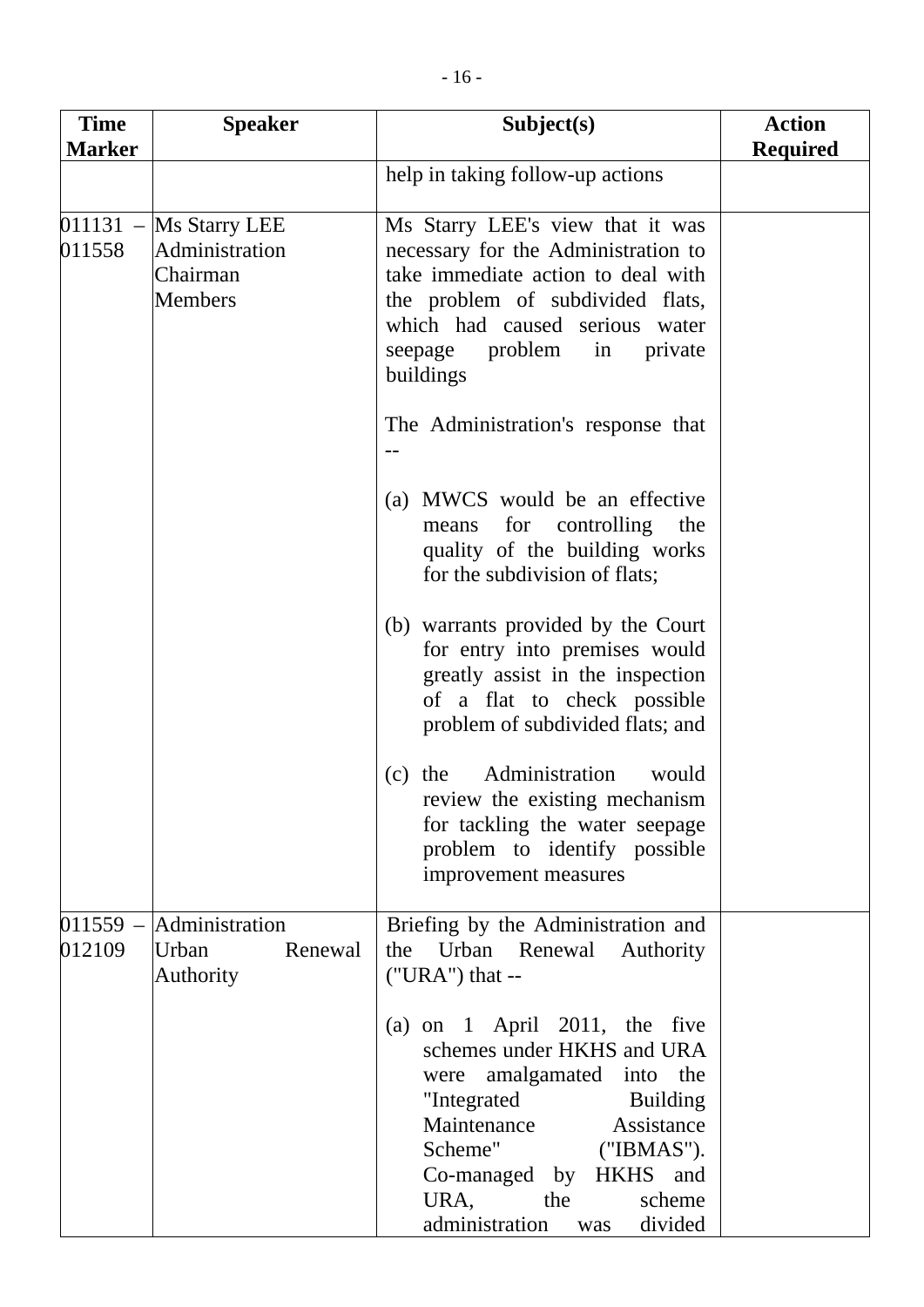| <b>Time</b>   | <b>Speaker</b> | Subject(s)                                                                                                                                                                                                                                                                                                                                                                                                | <b>Action</b>   |
|---------------|----------------|-----------------------------------------------------------------------------------------------------------------------------------------------------------------------------------------------------------------------------------------------------------------------------------------------------------------------------------------------------------------------------------------------------------|-----------------|
| <b>Marker</b> |                | between the two organizations<br>according to geographic areas<br>under the spirit of provision of<br>"one-stop service";                                                                                                                                                                                                                                                                                 | <b>Required</b> |
|               |                | (b) the two financial assistance<br>funded<br>schemes<br>by<br>the<br>Administration would continue;<br>building owners could apply for<br>these schemes through IBMAS;                                                                                                                                                                                                                                   |                 |
|               |                | (c) building owners could obtain a<br>wide range of assistance<br>through a single interface<br>through completing only one set<br>of application forms, i.e. (i)<br>subsidy for formation of OCs;<br>(ii) grants/loans for works in<br>common areas; (iii) grants/loans<br>for works in individual units;<br>and (iv) special assistance for<br>individuals in need e.g. elderly<br>owner-occupiers; and |                 |
|               |                | (d) a subsidy of $$3,000$ would<br>continue to be provided for<br>formation of OCs,<br>and<br>repayment of interest-free loan<br>up to \$100,000 per unit had<br>been extended to 60 months;<br>amount of grant for works in<br>common areas was set at 20%<br>of the cost up to \$1.2 million for<br>OCs of buildings with 50 units<br>or more or \$3,000 per flat                                       |                 |

|                                                          | or more, or \$3,000 per flat.                                                                     |
|----------------------------------------------------------|---------------------------------------------------------------------------------------------------|
| 012110 – Deputy Chairman<br>012620 Administration<br>URA | Deputy Chairman's views that --<br>he welcomed the move to<br>(a)<br>integrate various assistance |
|                                                          | schemes, but was concerned<br><b>IBMAS</b><br>that<br>too<br>was<br>complicated for OCs<br>and    |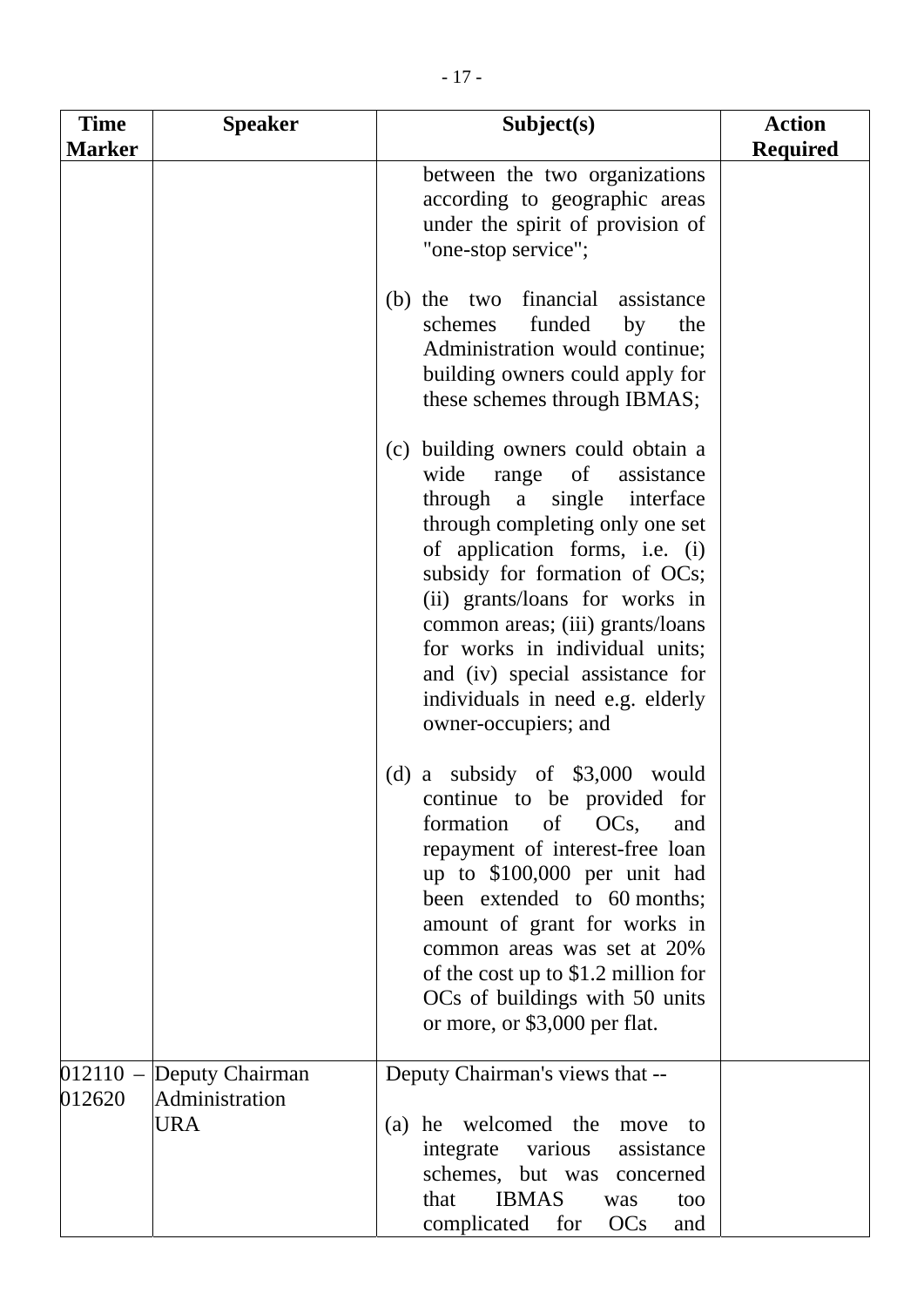| <b>Time</b>   | <b>Speaker</b> | Subject(s)                                                                                                                                                                                                                                                                | <b>Action</b>   |
|---------------|----------------|---------------------------------------------------------------------------------------------------------------------------------------------------------------------------------------------------------------------------------------------------------------------------|-----------------|
| <b>Marker</b> |                |                                                                                                                                                                                                                                                                           | <b>Required</b> |
|               |                | building owners to apply for;                                                                                                                                                                                                                                             |                 |
|               |                | (b) in view of the increasing<br>the<br>property<br>prices,<br>Administration should conduct<br>regular review on the eligibility<br>criteria setting the rateable<br>value at \$100,000 per annum<br>for unit in urban areas and<br>\$76,000 for unit in NT;             |                 |
|               |                | (c) BD should consider offering<br>interest-free loans for building<br>other<br>in line with<br>owners<br>assistance schemes; and                                                                                                                                         |                 |
|               |                | (d) whether building<br>owners<br>seeking assistance under the<br>various assistance schemes had<br>to comply with the stringent<br>guidelines for the Operation<br>Building Bright ("OBB")                                                                               |                 |
|               |                | Response of the Administration and<br>URA that --                                                                                                                                                                                                                         |                 |
|               |                | (a) it was an established policy for<br>the Government to impose<br>interests for all kinds of loans.<br>The low-interest loans offered<br>by BD were no exception.<br>Nonetheless, those with genuine<br>difficulties could apply<br>for<br>exemption of loan interests; |                 |
|               |                | (b) the rateable value of buildings<br>was subject to review and<br>adjustment from time to time;<br>and                                                                                                                                                                  |                 |
|               |                | (c) though not mandatory, building<br>were encouraged to<br>owners<br>follow the guidelines laid down                                                                                                                                                                     |                 |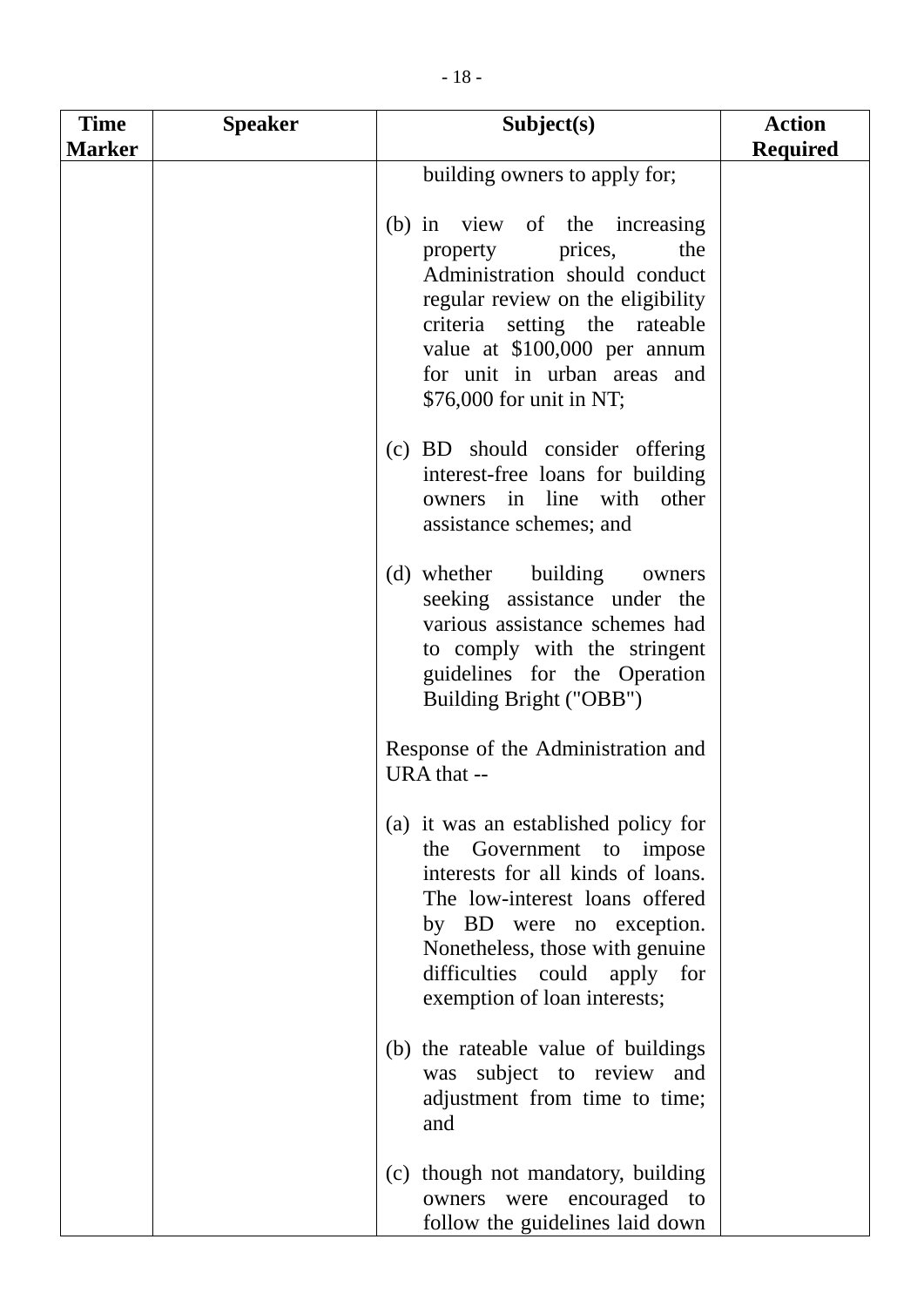| <b>Time</b><br><b>Marker</b> | <b>Speaker</b>                                               | Subject(s)                                                                                                                                                                                                                                                                                                                | <b>Action</b><br><b>Required</b> |
|------------------------------|--------------------------------------------------------------|---------------------------------------------------------------------------------------------------------------------------------------------------------------------------------------------------------------------------------------------------------------------------------------------------------------------------|----------------------------------|
|                              |                                                              | for OBB in arranging tender for<br>the building repair works                                                                                                                                                                                                                                                              |                                  |
| 013216                       | $012621 -$ Mr WONG Kwok-hing<br>Administration<br><b>URA</b> | Mr WONG Kwok-hing's views that                                                                                                                                                                                                                                                                                            |                                  |
|                              |                                                              | he welcomed the move<br>(a)<br>- to<br>consolidate the various financial<br>assistance schemes for building<br>maintenance and repair works,<br>which would provide "one-stop<br>service" to OCs and building<br>owners; and                                                                                              |                                  |
|                              |                                                              | (b) he enquired about the facilities<br>and services to be provided by<br>the Urban Renewal Resources<br>Centres ("URRCs"), the first of<br>which would be opened at Tai<br>Kok Tsui by end of 2011, and<br>suggested that similar URRCs<br>should be provided in Hong<br>Kong and NT for OCs and<br>building owners; and |                                  |
|                              |                                                              | (c) a visit to the Tai Kok Tsui<br>URRC should be arranged in<br>due course                                                                                                                                                                                                                                               |                                  |
|                              |                                                              | Response of the Administration and<br>URA that --                                                                                                                                                                                                                                                                         |                                  |
|                              |                                                              | (a) in line with the new Urban<br>Renewal Strategy promulgated<br>in February 2011, URA would<br>focus its core business more on<br>"rehabilitation", and a number<br>of URRCs would be set up in<br>different areas to, inter alia,<br>promote and educate the public                                                    |                                  |

on building rehabilitation; and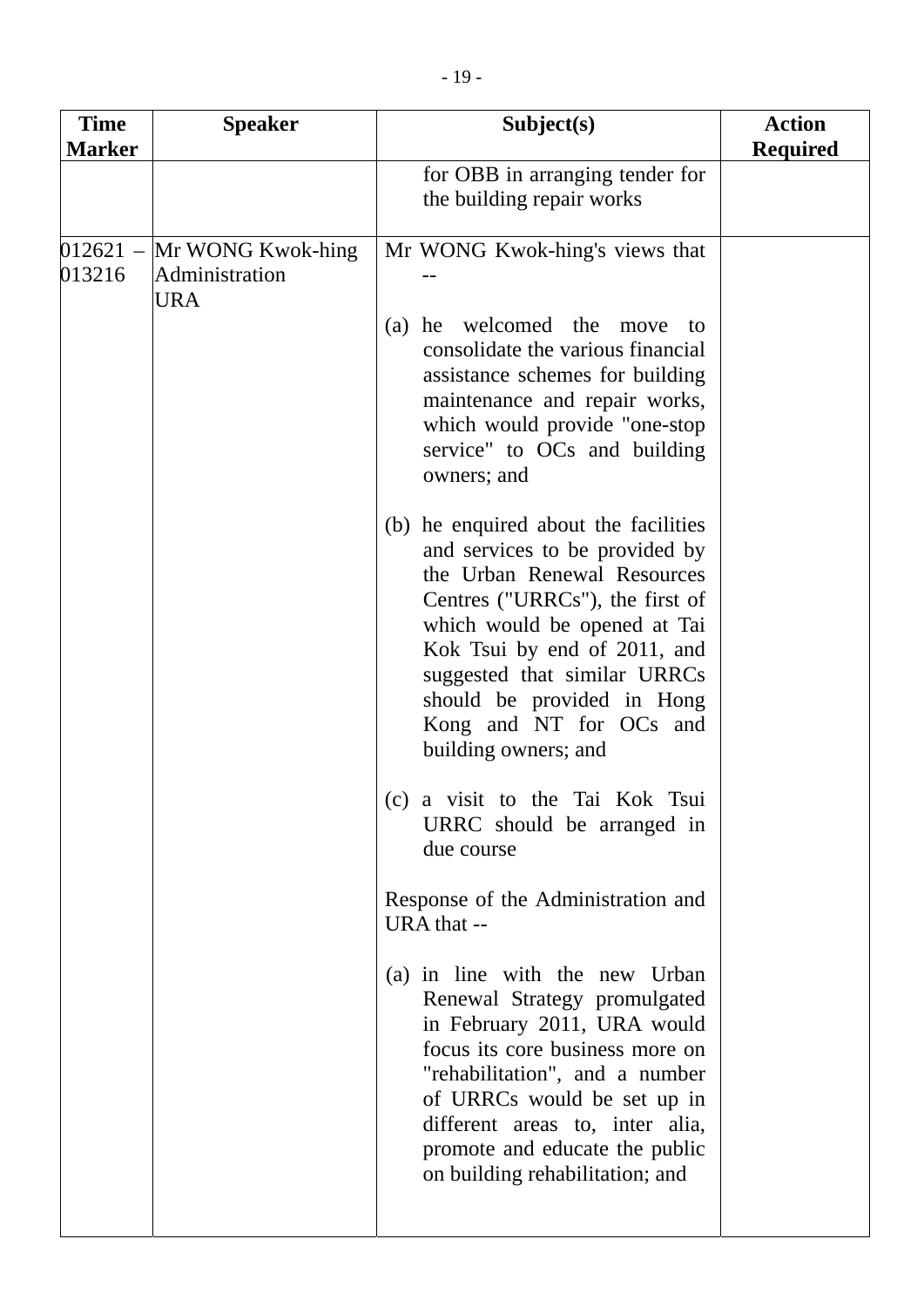| <b>Time</b>   | <b>Speaker</b>                              | Subject(s)                                                                                                                                                                                                                                                                                                                                                                                                                                                                                                                                                                                                                                                                                                               | <b>Action</b>   |
|---------------|---------------------------------------------|--------------------------------------------------------------------------------------------------------------------------------------------------------------------------------------------------------------------------------------------------------------------------------------------------------------------------------------------------------------------------------------------------------------------------------------------------------------------------------------------------------------------------------------------------------------------------------------------------------------------------------------------------------------------------------------------------------------------------|-----------------|
| <b>Marker</b> |                                             |                                                                                                                                                                                                                                                                                                                                                                                                                                                                                                                                                                                                                                                                                                                          | <b>Required</b> |
|               |                                             | (b) the URRC at Tai Kok Tsui<br>would comprise three-storeys<br>with a total area of some 10 000<br>square feet. The ground floor<br>would be used to provide<br>technical support on building<br>rehabilitation<br>and<br>meeting<br>rooms would be available for<br>use by owners/OCs. There<br>would be a sizable mediation<br>centre on the first floor, and a<br>lecture theatre for educational<br>activities on the second floor                                                                                                                                                                                                                                                                                  |                 |
| 013510        | 013217 - Mrs Sophie LEUNG<br>Administration | Mrs Sophie LEUNG's views that --                                                                                                                                                                                                                                                                                                                                                                                                                                                                                                                                                                                                                                                                                         |                 |
|               |                                             | $(a)$ she<br>appreciated<br>the<br>Administration's efforts<br>in<br>consolidating the<br>various<br>financial assistance schemes for<br>building maintenance and repair<br>for the convenience of building<br>owners; and<br>(b) with the merging of different<br>schemes under IBMAS, it was<br>for<br>the<br>necessary<br>Administration to ensure that<br>URA and HKHS<br>the<br>as<br>operating<br>agencies would<br>follow strictly the same set of<br>standards and eligibility criteria<br>in processing the applications<br>The Administration's response that<br>one of the major objectives in<br>consolidating the various financial<br>assistance schemes was to achieve<br>standardization<br>scheme<br>in |                 |
|               |                                             | procedures and vetting criteria.<br>Where<br>appropriate,<br>the<br>Administration<br>would<br>provide<br>flexibility in providing assistance,                                                                                                                                                                                                                                                                                                                                                                                                                                                                                                                                                                           |                 |